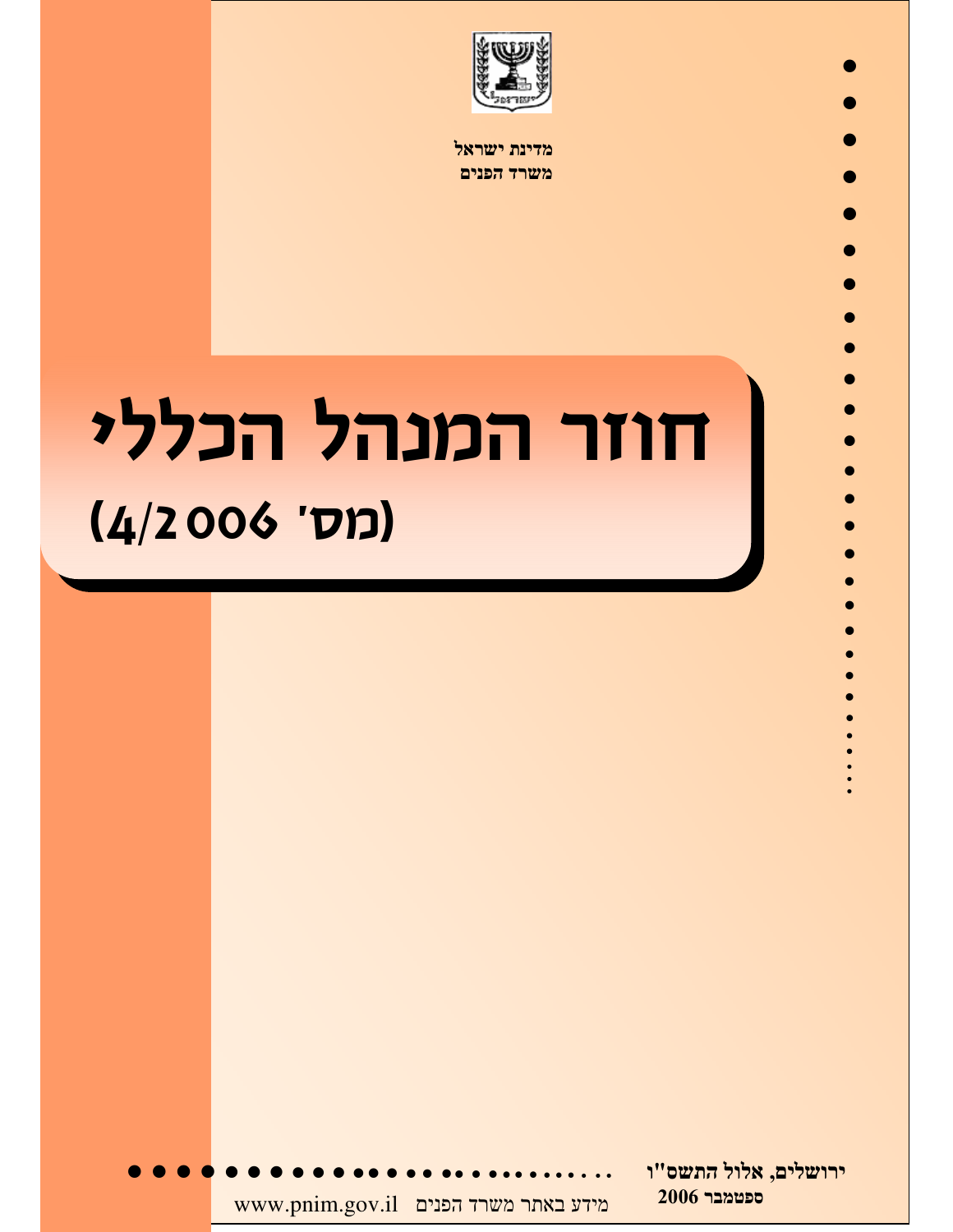## (3). נוהל תמיכות במוסדות ציבור על-ידי הרשויות המקומיות

#### מטרת הנוהל  $\cdot$ 1

- נוהל זה נועד להסדיר מתן תמיכות, במישרין או בעקיפין, מאת רשויות  $1.1$ מקומיות למוסדות ציבור שונים הפועלים,ככלל, בתחומה המוניציפלי של הרשות בנושאי חינוך, תרבות, דת, מדע, אמנות, רווחה, בריאות, ספורט וכיוצא באלה וזאת כאשר הפעילות המתבצעת על ידי מוסד הציבור הנתמך היא במסגרת תפקידיה וסמכויותיה של הרשויות המקומית, בהתאם לדיני השלטוו המקומי.
- נוהל זה מכוון לקדם, בתחום התמיכות, מנהל תקין, שוויון, שקיפות, חסכון,  $1.2$ יעילות וכן למנוע פגיעה בטוהר המידות.

#### $\cdot$ <sup>2</sup> הגדרות

בנוהל זה –

- : יירשות מקומית״. או ״רשות״ עירייה, מועצה מקומית או מועצה אזורית  $2.1$
- ימוסד ציבוריי או יי מוסדיי גוף שאינו מוסד ממוסדות המדינה או  $2.2$ ממוסדות הרשות, הפועל שלא למטרה של עשיית רווחים, למטרה של חינוך, תרבות, דת, מדע, אמנות, \_רווחה, בריאות, ספורט או מטרה דומה. לעניין זה, בין היתר, לא יחשבו מוסד ציבור ּ
- (1) חברה ממשלתית כמשמעותה בחוק החברות הממשלתיות, התשלייה <sup>1</sup>1975. לרבות חברת בת ממשלתית וחברה מעורבת כמשמעותו בחוק האמור.
- (2) חברה עירונית כמשמעותה בסעיף 21 לחוק יסודות התקציב, התשמייה - 1985<sup>?</sup> (להלן – חוק יסודות התקציב),
	- (3) חברת בת עירונית כמשמעותה בסעיף 21 לחוק יסודות התקציב.

<sup>.132 -</sup> ס״ח התשל״ה, עמי

<sup>.60</sup> סייח התשמייה, עמי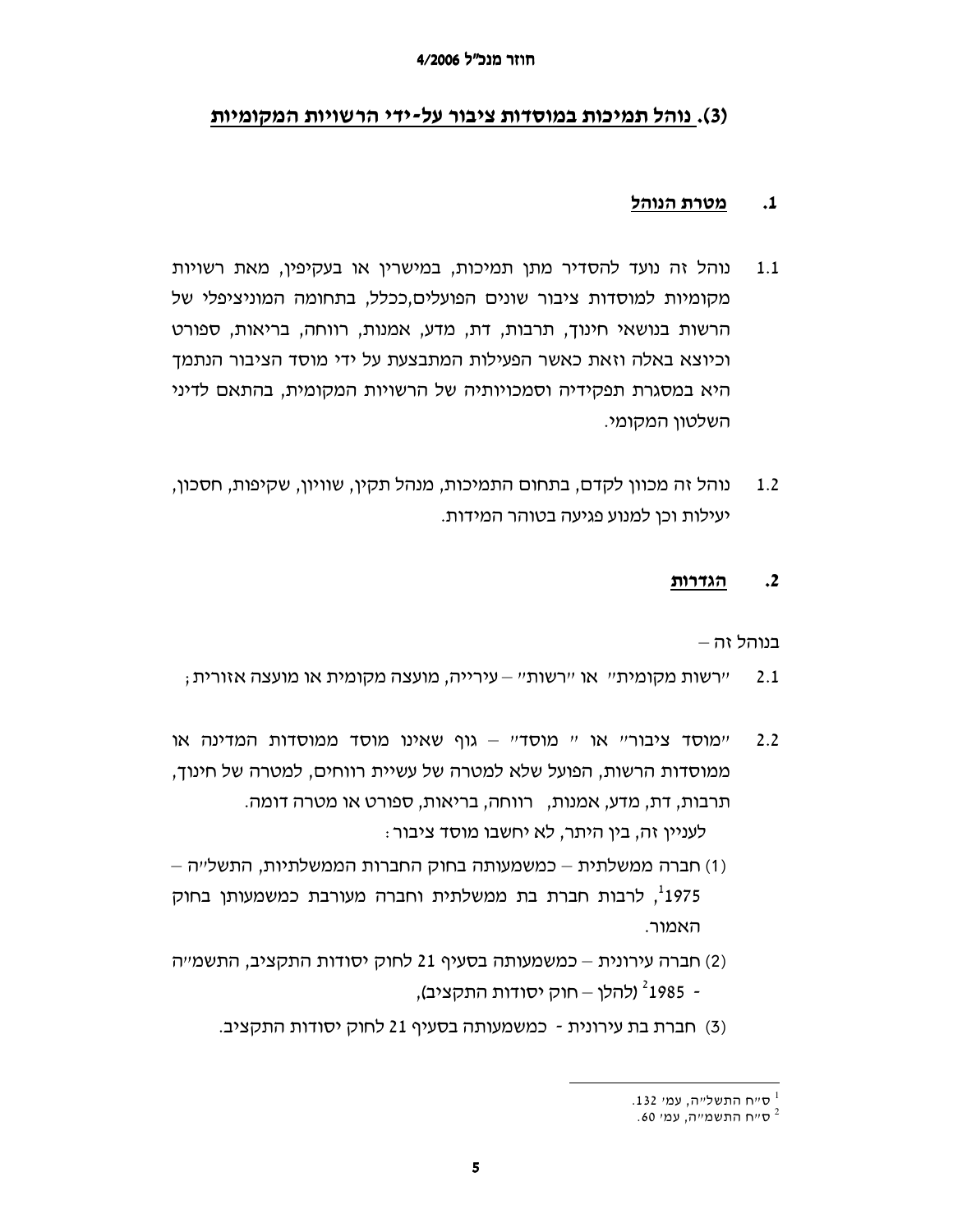- (4) תאגיד עירוני כהגדרתו בסעיף 249א וסעיף 249ב לפקודת העיריות [נוסח חדש]<sup>3</sup> (להלן – פקודת העיריות).
	- (5) תאגיד שהוקם בחוק או מכוח סמכותו של שר.
		- ;8 יתבחינים" כהגדרתם בסעיף  $2.3$
		- ; ועדה מקצועיתיי ועדה שהוקמה לפי סעיף 6  $2.4$
		- ייהחשב הכללייי החשב הכללי במשרד האוצר ;  $2.5$ 
			- $2.6$ ייהמשרדיי – משרד הפנים;
- $2.7$ נוהל הקצאת מקרקעין – נוהל הקצאת קרקעות ומבנים ללא תמורה או בתמורה סמלית ;
	- עיתון מקומי כהגדרתו בסעיף 216(ב) לפקודת העיריות ; 2.8
- ייתמיכהיי מתן טובת הנאה בין ישירה ובין עקיפה, לרבות מענק, הלוואה,  $2.9$ ערבות או סיוע כספי אחר ולמעט קניית שירותים או הקצאת מקרקעין בהתאם לנוהל הקצאת מקרקעין ;
- "תמיכה ישירה" לרבות תמיכה כספית לפעילות, לבניה ולפיתוח, למימוש 2.10 ערבות או למתו הלוואה:
- יתמיכה עקיפהיי לרבות תמיכה מכל סוג שהוא בשווה כסף, מתן ערבות, 2.11 מימוש ערבות, שימוש במתקני הרשות, השתתפות בעלויות דיוור, פרסומים בתקשורת במימון הרשות, הקצאת כוח אדם מטעם הרשות או במימונה, מתן זכות שימוש במבנה או במקרקעין שאינו הקצאה כמשמעותה בנוהל הקצאת מקרקעין;
- 2.12 יישנת התמיכהיי השנה אליה מתייחסות הבקשות לתמיכה בפעילות במהלכה.

<sup>.</sup> דמייר תשכייד , עמי 197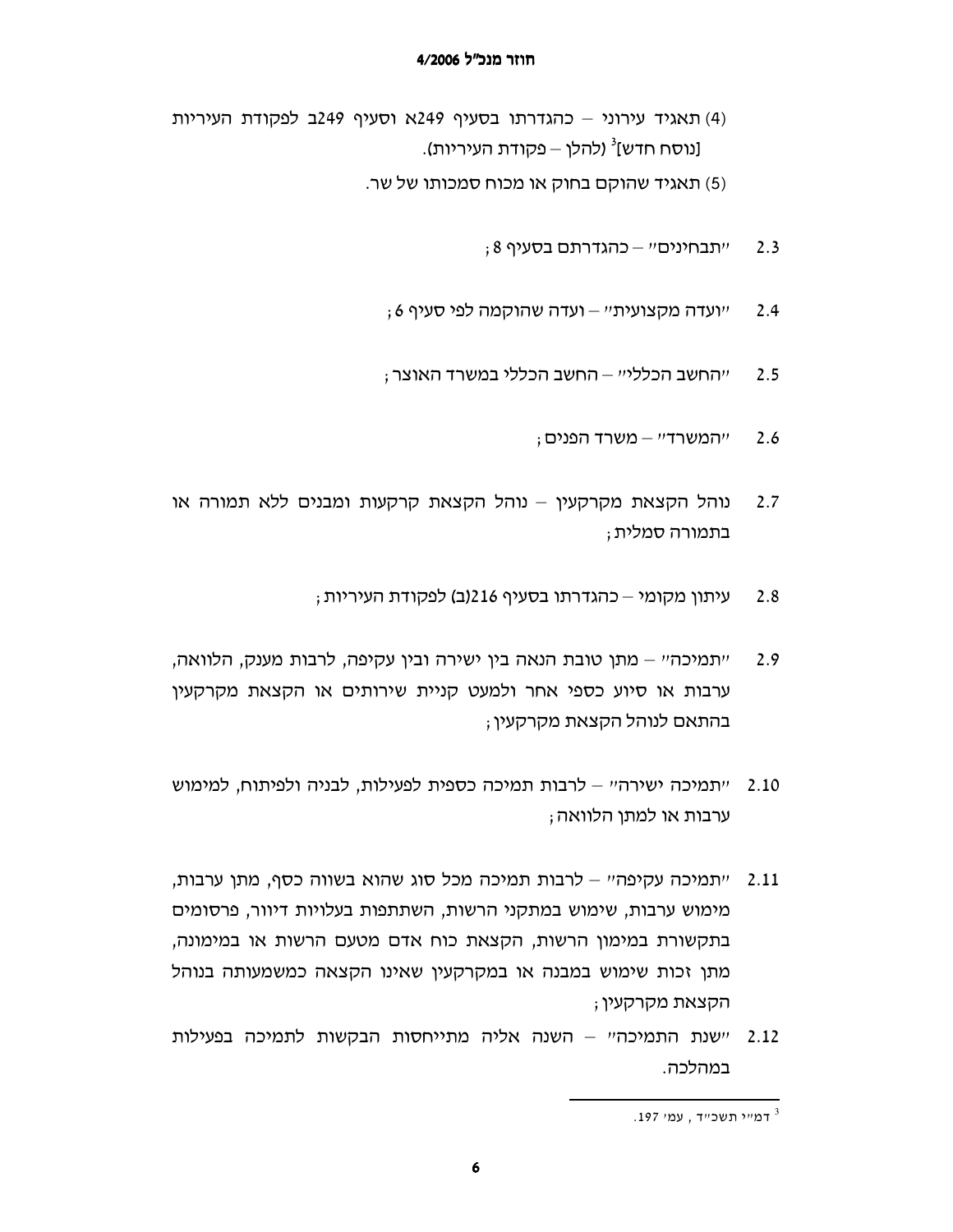- 2.13 "פרסום בעיתונות" פרסום באלה-
- א. רשות בה מופיע עיתון מקומי פרסום בעיתון המקומי. רשות בה מופיעים למעלה מעיתון מקומי אחד – פרסום בשני עיתונים מקומיים.
- ב. רשות בה האוכלוסייה דוברת ערבית מהווה לפחות עשרה אחוזים מכלל האוכלוסייה, יהא פרסום אחד נוסף בעיתון המתפרסם בשפה הערבית ;
- ג. רשות שלא מופיע בו עיתון מקומי פרסום בעיתון נפוץ כמשמעותו בסעיף 1א לחוק התכנון והבניה, התשכ״ה – 1965 <sup>4</sup>.
- "הנוהל הכללי" נוהל להגשת בקשות לתמיכה מתקציב המדינה במוסדות 2.14 ציבור ולדיון בהם<sup>5</sup>, על עדכוניו.

#### תחולה  $\cdot$ 3

- לא תינתו תמיכה, בין ישירה ובין עקיפה, אלא לפי נוהל זה.  $3.1$ 
	- נוהל זה יחול על מתן תמיכות מאת כל רשות מקומית.  $3.2$

#### $.4$ תקציב התמיכות

- רשות מקומית לא תיתן תמיכה אלא במסגרת תקציבה המאושר כדין.  $4.1$
- רשות מקומית המבקשת לתת תמיכות, תכלול בתקציבה את הסך הכולל של  $4.2$ תקציב התמיכות, הישירות והעקיפות, ואת חלוקתו, לפי נושאי התמיכה, לפרקי התקציב.
	- תמיכה בהיעדר תקציב מאושר כדין  $4.3$
	- א. החלה שנת הכספים והצעת תקציב הרשות המקומית טרם אושרה כדיו ולרבות בשל אי אישור התקציב על ידי שר הפנים, רשאית המועצה,

<sup>.307</sup> ס״ח התשכ״ה, עמי

<sup>&</sup>lt;sup>5</sup> יייפ התשנייב, 2569.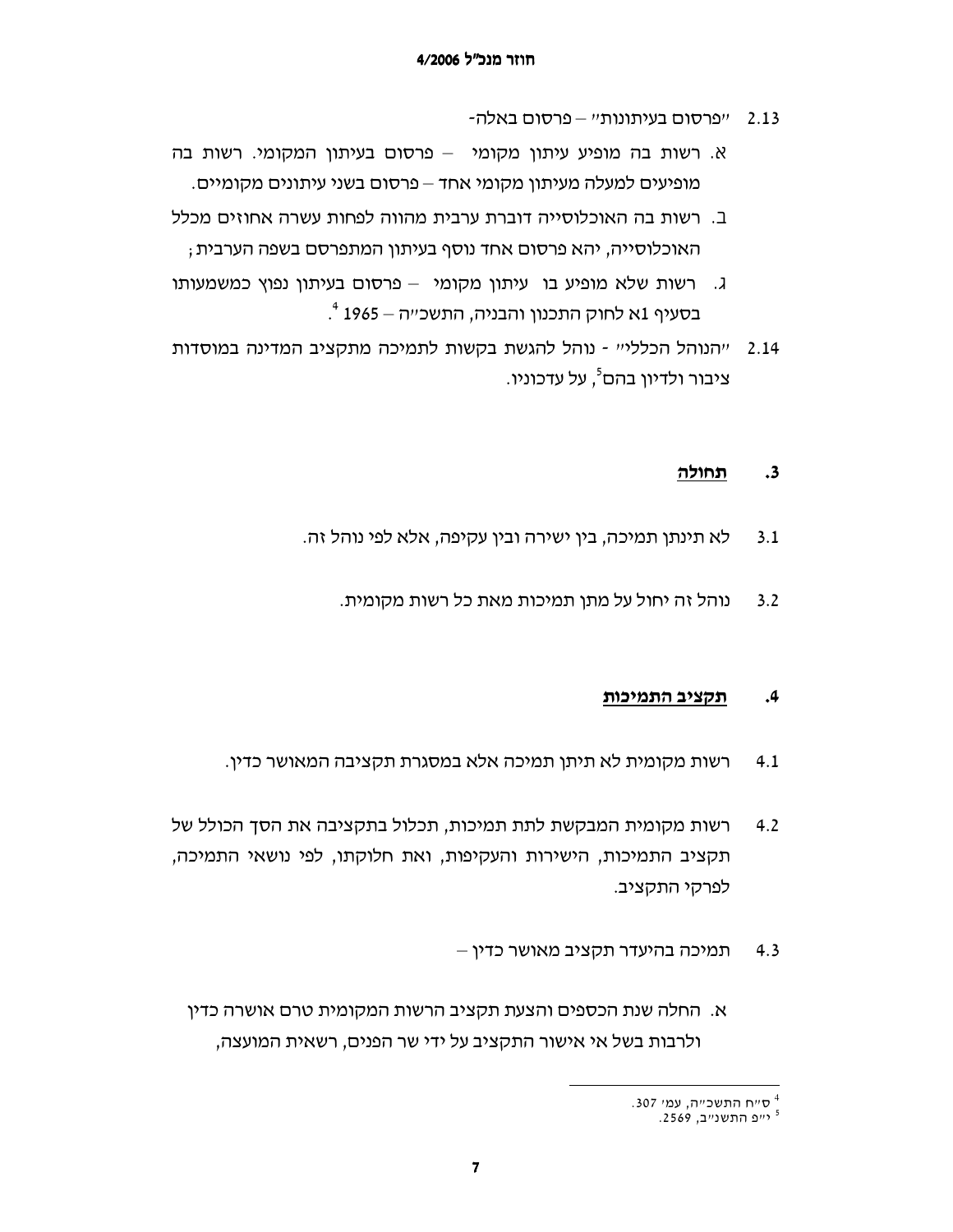לאחר קבלת חוות דעת הועדה המקצועית ובהתאם להוראות נוהל לזה, להחליט בכפוף לאמור בסעיף קטן (ב) להוציא בכל חודש, כל עוד לא אושרה ההצעה כאמור, תמיכה בסכום השווה לחלק השנים עשר מן התמיכה שחולקה באותו נושא תמיכה, בתקציב השנתי הקודם בתוספת סכום שאישר שר הפנים בהתחשב בהתייקרויות ובנסיבות מיוחדות אחרות.

- ב. \_ בכל מקרה לא תאשר המועצה בטרם אשור תקציב הרשות המקומית כדין, מתן תמיכה באופן מצטבר בשיעור העולה על 50% מסכום התמיכה שחולקה באותו נושא תמיכה בתקציב השנתי הקודם.
- ג. במסגרת החלטת המועצה כאמור, תשוגר למוסד הציבור הנתמך הודעה בה תוסבר החלטת הוועדה, ויודגש בפניו כי היקף התמיכה בו בכלל ושיעורה המדוייק בפרט, בשנת הכספים מותנה באישור שר הפנים את הצעת התקציב של הרשות המקומית.

#### הפעילות הנתמכת  $\cdot$ 5

- רשות מקומית רשאית לתת תמיכה רק כאשר הפעילות המתבצעת על ידי  $5.1$ מוסד הציבור הנתמך היא במסגרת תפקידיה וסמכויותיה בהתאם לדיני השלטון המקומי, ורק בגין פעילות כאמור.
- רשות מקומית רשאית לתת תמיכה רק למוסד ציבור הקיים ופועל בתחומה  $5.2$ (אף אם כתובתו הרשומה אינה בתחום הרשות), ובתנאי שתינתן תמיכה רק עבור פעילות המתקיימת בתחומה.
- על אף האמור בסעיף 5.2 רשאית רשות מקומית,במקרים חריגים, לתת  $5.3$ תמיכה למוסד ציבור הקיים ופועל מחוץ לתחומה, אם הוכח לה כי אותו מוסד ציבור נותן שירותים גם לתושבי הרשות המקומית וזאת בין היתר, מתוך התחשבות בהיקף השירותים הניתנים לתושבי אותה רשות על ידי מוסד הציבור.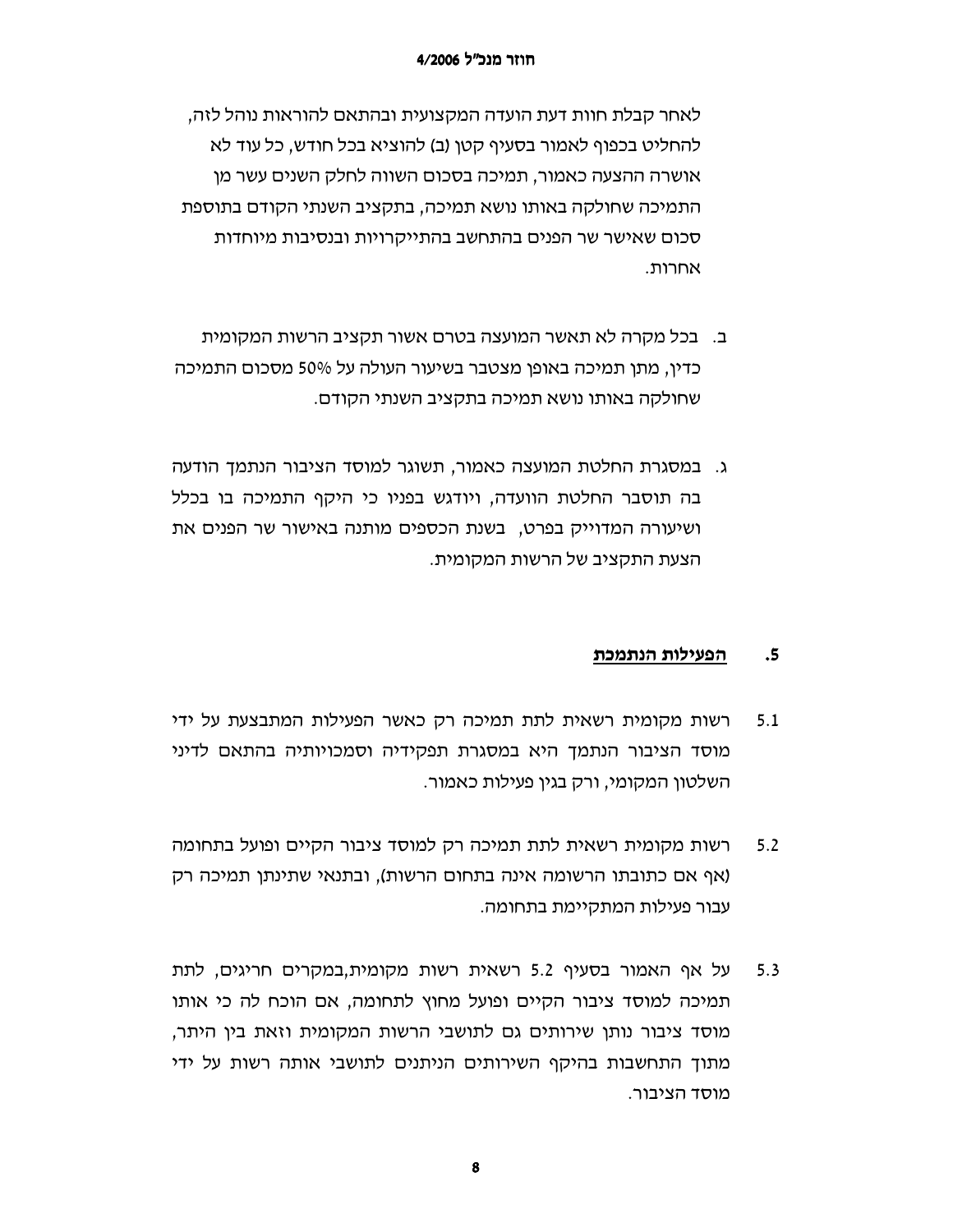#### <u>ועדה מקצועית</u>  $\cdot$ 6

בקשות לתמיכה מאת רשות מקומית יידונו בועדה מקצועית לבחינת בקשות תמיכה (להלו – ״הועדה המקצועית״)

- בועדה יהיו חברים, מנכ״ל הרשות המקומית או נציגו מקרב עובדיה  $6.1$ הבכירים של הרשות המקומית, גזבר הרשות המקומית או נציגו והיועץ המשפטי של הרשות המקומית או נציגו. מנכ״ל העיריה ייקבע את זהותו של יושב ראש הועדה.
- $6.2$ לישיבות הועדה יוזמנו נציגי. האגף הרלוונטי ברשות לעניין הבקשה לתמיכה.
- כל ישיבה של הועדה המקצועית טעונה השתתפות כל חברי הועדה  $6.3$ המקצועית או נציגיהם.
- הוראות ניגוד העניינים החלות על עובדי הרשויות המקומיות על פי כל דין,  $6.4$ יחולו על חברי הועדה המקצועית.

#### ועדת משנה לתמיכות  $\cdot$ 7

 $7.1$ מועצת הרשות המקומית רשאית למנות מקרב חברי המועצה ועדת משנה לעניין תמיכות (להלן – ועדת תמיכות). המועצה רשאית למנות את ועדת המשנה לתמיכות לבחינת המלצות הועדה המקצועית בין דרך כלל ובין לנושאים מסויימים. הרכב ועדת המשנה יהיה תואם ככל שניתן את ההרכב הסיעתי של המועצה ובלבד שיהיה בו נציג אחד לפחות מהאופוזיציה. לעניין סעיף זה, "נציג אחד לפחות מהאופוזיציה" – מי שמתקיימים בסיעתו הוראות פיסקה 11(ג(ג)(1) לפקודת העיריות. ועדת המשנה רשאית להמליץ בפני מועצת הרשות בדבר קבלת המלצות הועדה המקצועית או דחייתה, כולה או חלקה. בקשה ועדת התמיכות לדחות את המלצת הועדה המקצועית, תנמק עמדתה בכתב.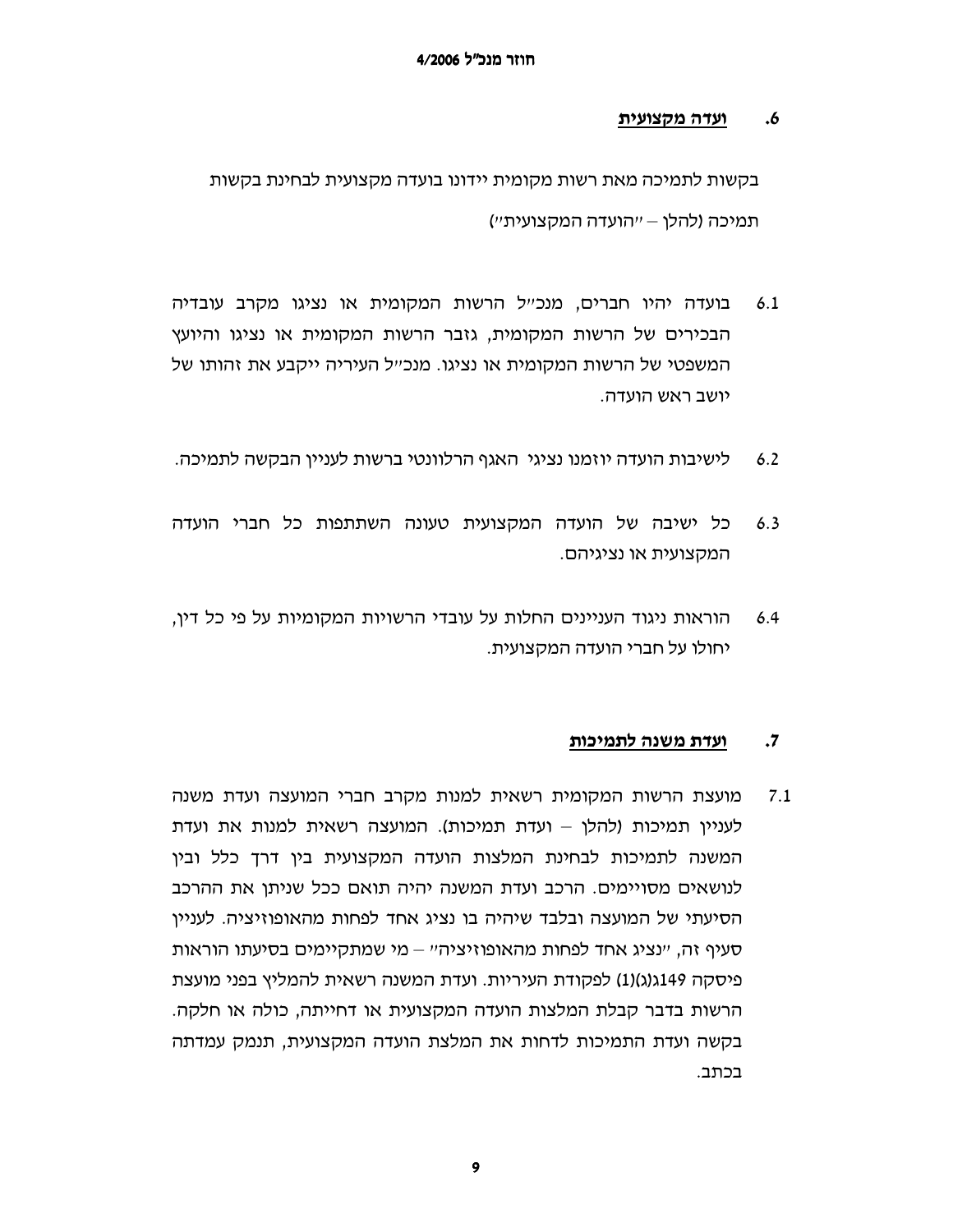בגיבוש המלצתה למועצה, תפעל ועדת התמיכות בכפוף להוראות סעיפים 13.1  $7.2$ עד 13.6, בשינויים המחוייבים.

#### תבחינים לתמיכה  $\cdot$ 8

- לא תיתן הרשות המקומית תמיכה אלא על פי תבחינים שנקבעו לפי נוהל זה. 8.1
- הועדה המקצועית תכיו ותגיש הצעה \_ לתבחינים חדשים לתמיכה או  $8.2$ לתיקונם לאישור מועצת הרשות, לא יאוחר מחודשיים לפני המועד הקבוע לאישור התבחינים על ידי המועצה בסעיף 7.6. התבחינים יגובשו בהתאם התקציב לתמיכה הקבועים בתקציב הקודם לשנת התמיכה לנושאי המיועדת או לנושאים לתמיכה שמוצע לקבוע בהצעת התקציב החדשה.
- החליטה המועצה על הקמת ועדת משנה לתמיכות לפי סעיף 7, ועדת המשנה  $8.3$ תדון בהמלצות הועדה המקצועית ותהיה רשאית להמליץ בפני מועצת הרשות בדבר קבלת המלצות הועדה המקצועית והכל בהתאם לאמור בסעיף  $7.1$
- המועצה לא תאשר את התבחינים אלא לאחר שקבלה חוות דעת בכתב,  $8.4$ מהיועץ המשפטי לרשות כי התבחינים הינם בהתאם להוראות כל דין לרבות לענייו השמירה על עקרוו השוויוו.
- התבחינים שייקבעו על-ידי מועצת הרשות, לאחר שעיינה בחוות דעתו של 8.5 היועץ המשפטי לרשות, יהיו עניינים, שוויוניים ויתחשבו בצרכי האוכלוסייה ברשות המקומית ובצורך במתן שירותים לכל חלקי האוכלוסייה.
- בתנאי הסף שייקבעו בתבחינים תכלל בין השאר, הוראה בדבר הגבלת 8.6 התמיכה של הרשות המקומית לשיעור שלא יעלה על 90 אחוז או שיעור נמוך מכך כפי שייקבע מעלות הפעילות הנתמכת והכל בכפוף לאמור בסעיף 14.5. כמו כן, תיקבע בתבחינים מגבלה להענקת תמיכה למוסד ציבור הפועל בתחום הנתמך שנה לפחות, זולת אם מנימוקים שיירשמו תחליט מועצת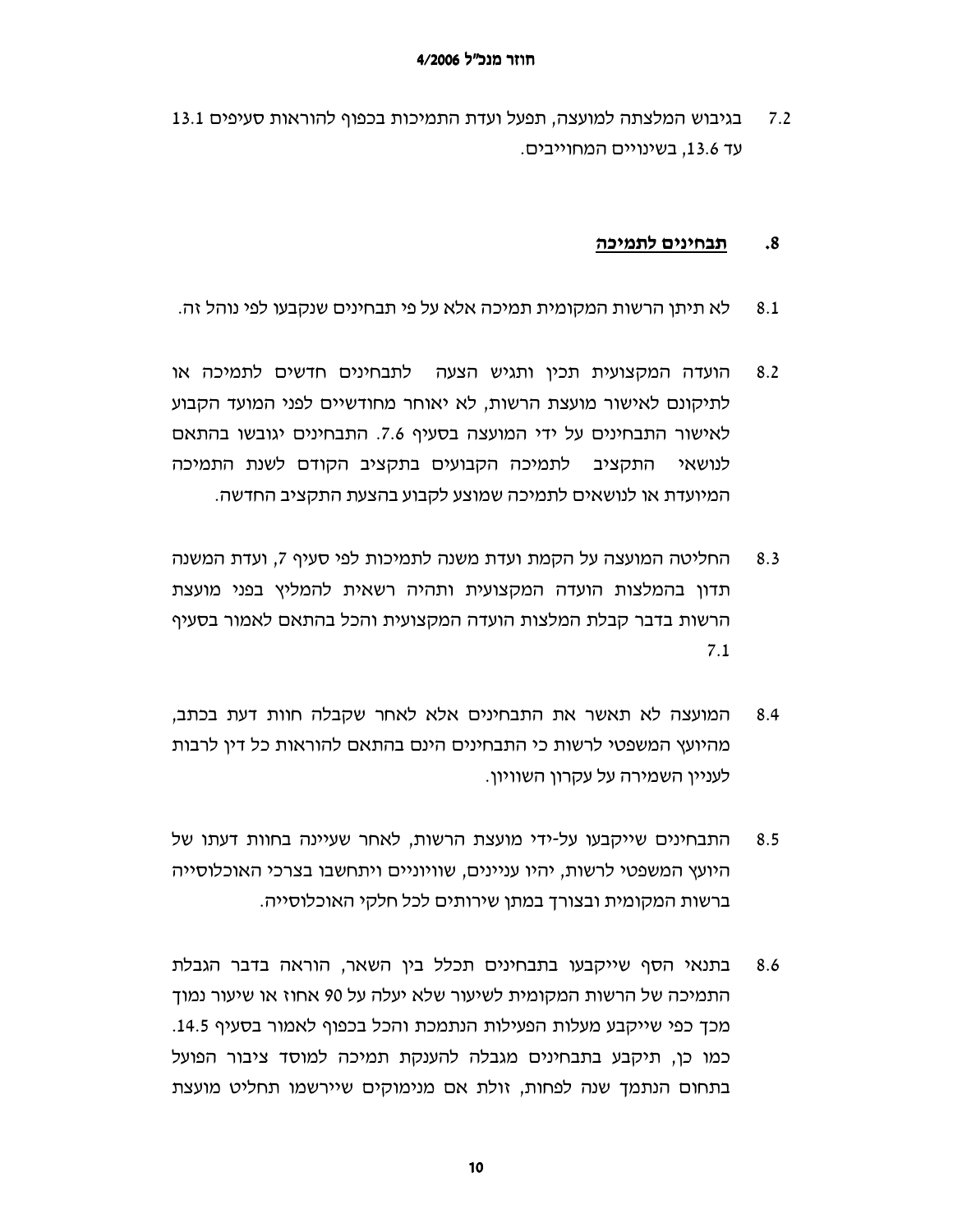הרשות, לאחר קבלת המלצת הועדה המקצועית, כי יש מקום לחרוג מתנאי וה.

- $8.7$ מועצת הרשות המקומית תאשר הצעת התבחינים לא יאוחר מ- 1 בספטמבר שלפני שנת הכספים אליה מתייחסת התמיכה.
- התבחינים המאושרים יועמדו לעיון תושבי הרשות במשרדי הרשות 8.8 המקומית, לאחר אישורם על ידי המועצה. כמו כן, יפורסמו התבחינים באותו מועד באתר האינטרנט של הרשות, במידה וקיים.

#### $.9$ הודעה על הגשת בקשות לתמיכה

- רשות מקומית שבהצעת התקציב שלה, נכלל סכום לתמיכה במוסדות ציבור,  $9.1$ תפרסם לכל היותר כשבועיים לאחר הגשת הצעת התקציב למועצה, הודעה בעיתונות בדבר האפשרות לקבל תמיכה, בכפוף לאישור התקציב. רשות מקומית אשר אוכלוסייתה מונה מעל מאה אלף נפש תפרסם הודעה גם בעיתון ארצי נפוץ אחד לפחות, כהגדרתו בסעיף 1א(ב) לחוק התכנון והבניה.
- בהודעה יודגש כי אין ודאות שייקבע תקציב לנושא התמיכה, ואם כן, מה  $9.2$ יהיה שיעורו, וכן יצוינו סוג המוסדות הזכאים לתמיכה, המקומות בהם פורסמו התבחינים ושבהם ניתן לקבל העתקם וטפסי בקשה. כן יצוין בהודעה המועד האחרון להגשת בקשות (להלן - המועד הקובע).
- המועד הקובע להגשת בקשות לתמיכה, יהיה 30 יום לפחות לאחר מועד  $9.3$ פרסום ההודעה. הרשות המקומית רשאית להאריך את המועד והודעה על כך תפורסם סמוך לאחר ההחלטה על הארכת המועד, כאמור בסעיף 9.1, באופן שיאפשר לפחות 7 ימים להגשת הבקשות לאחר פרסום ההודעה על הארכת המועד.
- בקשה שהוגשה לאחר המועד הקובע תדחה ללא דיון. על אף האמור, הועדה 9.4 המקצועית רשאית, מנימוקים שיירשמו, לדון בבקשה שהוגשה באחור אם שוכנעה כי קימות נסיבות מיוחדות המצדיקות זאת, וכי אין מניעה מבחינה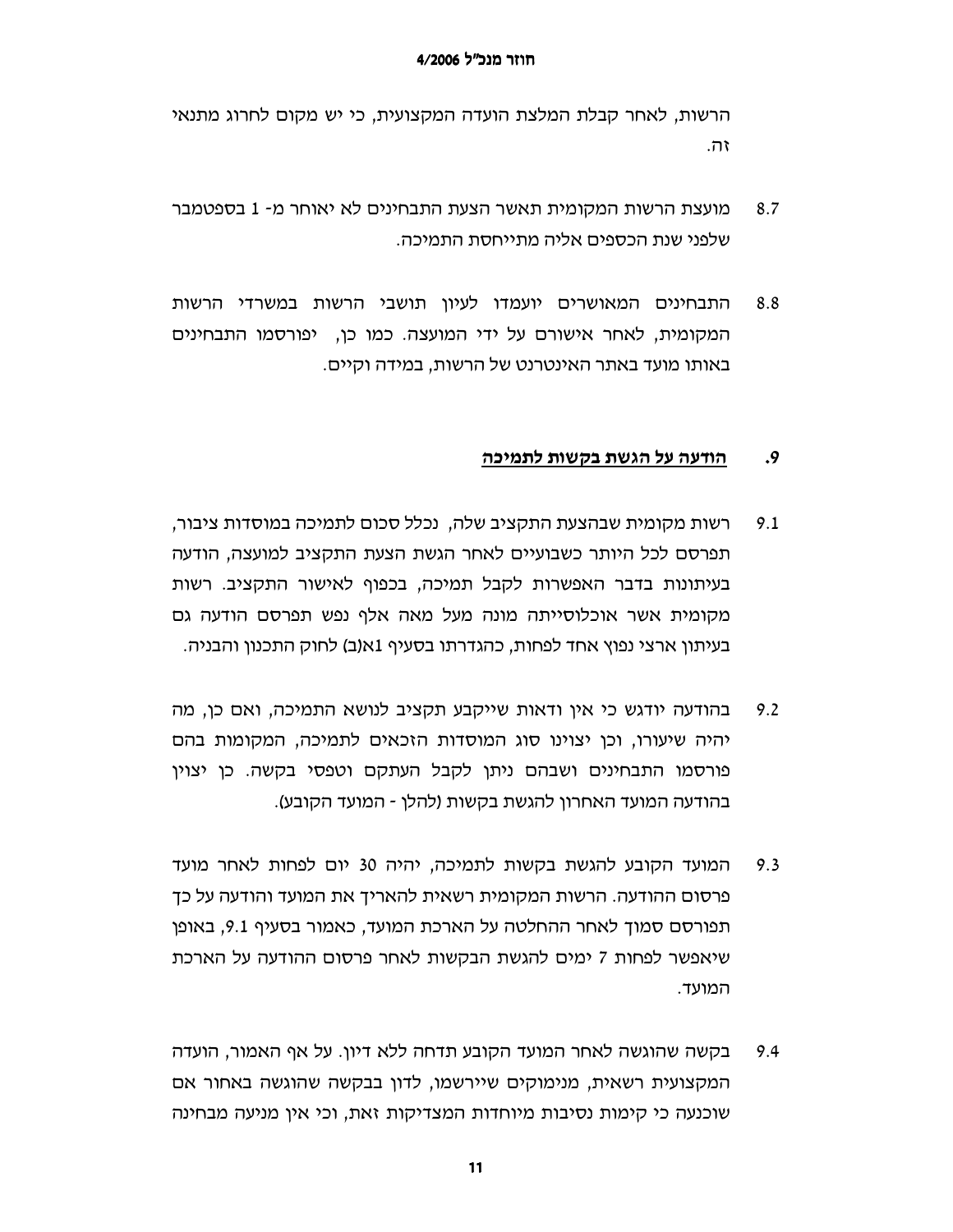תקציבית למתן התמיכה. בכל מקרה בקשה תידון באיחור, רק אם טרם נמסר למוסדות הציבור על שיעור התמיכה שהוחלט להעניק להם או שטרם הוקצה מלוא התקציב.

#### $.10$ פרטי בקשה לתמיכה

- מוסד ציבור המבקש לקבל תמיכה מרשות מקומית יגיש לרשות בקשה בכתב 10.1 על גבי טופס שייקבע לענין זה (טופס לדוגמא מצורף כנספח לנוהל זה).
- הבקשה לתמיכה תהיה חתומה בידי מורשי חתימה ובידי רואה חשבון של 10.2 מוסד הציבור.
	- 10.3 בקשה לתמיכה תוגש לשנת כספים אחת.
	- טופס הבקשה יכלול את הפרטים הבאים :  $10.4$ 
		- א. שם מוסד הציבור;
	- ב. צורת ההתאגדות (כגון, עמותה או חברה) ומספר הרישום של המוסד;
- ג. מעו המשרד הראשי של מוסד הציבור והמקומות בהם הוא מקיים את פעולותיו ;
	- ד. שמות וכתובות חברי ההנהלה של מוסד הציבור :
- ה. שמות וכתובות הגזבר או מי שאחראי לניהול עניניו. הכספיים בהתאם להוראות הדין שחל על צורת ההתאגדות של מוסד הציבור וכן ורואה החשבון של מוסד הציבור, במידה ויש לו רואה חשבון ;
	- ו. שמות וכתובות מורשי החתימה של מוסד הציבור;
		- ז. פרטי חשבון הבנק אליו תועבר התמיכה;
- ח. היה מוסד הציבור עמותה, יצרף אישור תקף מרשם העמותות על ניהול תקין; היה מוסד הציבור תאגיד שאינו למטרות רווח שאינו עמותה (למשל הקדש), יצרף אישור תקף על ניהול תקין מן הרשם המתאים לפי דין, ככל שהרשם מנפיק אישורים כאמור ; לענין זה, ״אישור ניהול תקין״ כפי שייקבע הרשם הצריך לענין.
- ט. פרוט הפעילות המתבצעת על ידי מוסד הציבור שבגינה מבוקשת תמיכה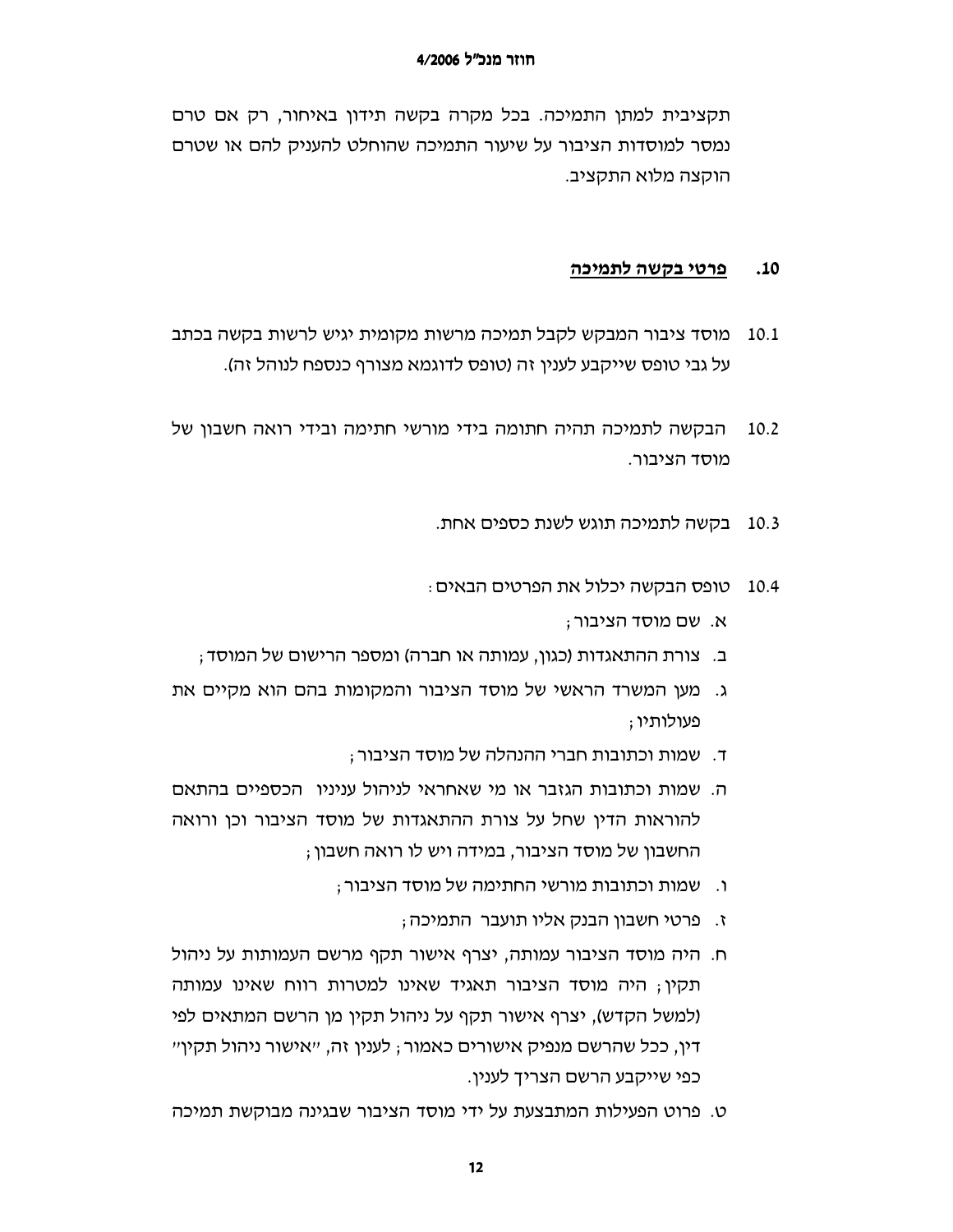לרבות מספר המשתתפים בה והסכום המבוקש.

- י. אישור רו׳יח בדבר עמידת מוסד הציבור בתקרת הוצאות ההנהלה וכלליות, כפי שנקבעו בנוהל הכללי לפי סעיף 3א(ו) לחוק יסודות התקציב, התשמייה - 1985.
	- לטופס הבקשה יצורפו המסמכים הבאים : 10.5
- א. תעודה על רישום התאגיד או אישור מאת עורך-דין על המעמד המשפטי של מוסד הציבור ;
- ב. מסמכי היסוד המעודכנים של מוסד הציבור (תזכיר, תקנון וכיוצא באלה) :
- ג. אם הבקשה מוגשת בין 1.1 ל- 30.6 יצורפו הדוייח הכספי המבוקר לשנה שקדמה לשנה הקודמת, ומאזן בוחן לתקופה המתחילה ביום שלאחר תקופת הדו״ח הכספי המבוקר הנזכר ומסתיימת במועד של עד 60 יום לפני הגשת הבקשה; אם הבקשה מוגשת בין 1.7 ל- 30.9 – יצורפו דו״ח כספי מבוקר לשנה שקדמה לשנה הקודמת, דו״ח כספי מסוקר לשנה הקודמת ומאזן בוחן לתקופה המתחילה ביום שלאחר תקופת הדוייח הכספי המסוקר הנזכר ומסתיימת במועד של עד 60 יום לפני הגשת הבקשה; אם הבקשה מוגשת בין 1.10 ל- 31.12 – יצורפו דוייח כספי מבוקר לשנה הקודמת, ומאזן בוחן לתקופה המתחילה ביום שלאחר תקופת הדו״ח הכספי המבוקר הנזכר ומסתיימת במועד של עד 60 יום לפני הגשת הבקשה; בכל מקרה, יערך הדו׳יח הכספי לפי כללי החשבונאות המקובלים, ויכלול פרטים על נכסי המוסד, השקעות, פיקדונות, חשבונות בבנקים ויתרותיהם ;
- ד. תקציב מאושר או הצעת תקציב של מוסד הציבור לשנת הכספים בעדה מבוקשת התמיכה לרבות פירוט מלא של הכנסות צפויות או מבוקשות, ובכלל זה השתתפות משרדי ממשלה, רשויות מקומיות או גופים ציבוריים אחרים הן בתמיכה ישירה והן בעקיפה, מספר העובדים וההוצאה הכוללת לשכר עבודה ;
	- ה. אישור מעמד מוסד הציבור במשרדי מס ערך מוסף;
		- ו. אישור שנתי מרשויות מס הכנסה;
- ז. כאשר התמיכה המבוקשת מיועדת לרכישת מקרקעין או מבנה או להקמת מבנה, יצורפו לבקשה, לפי הענין :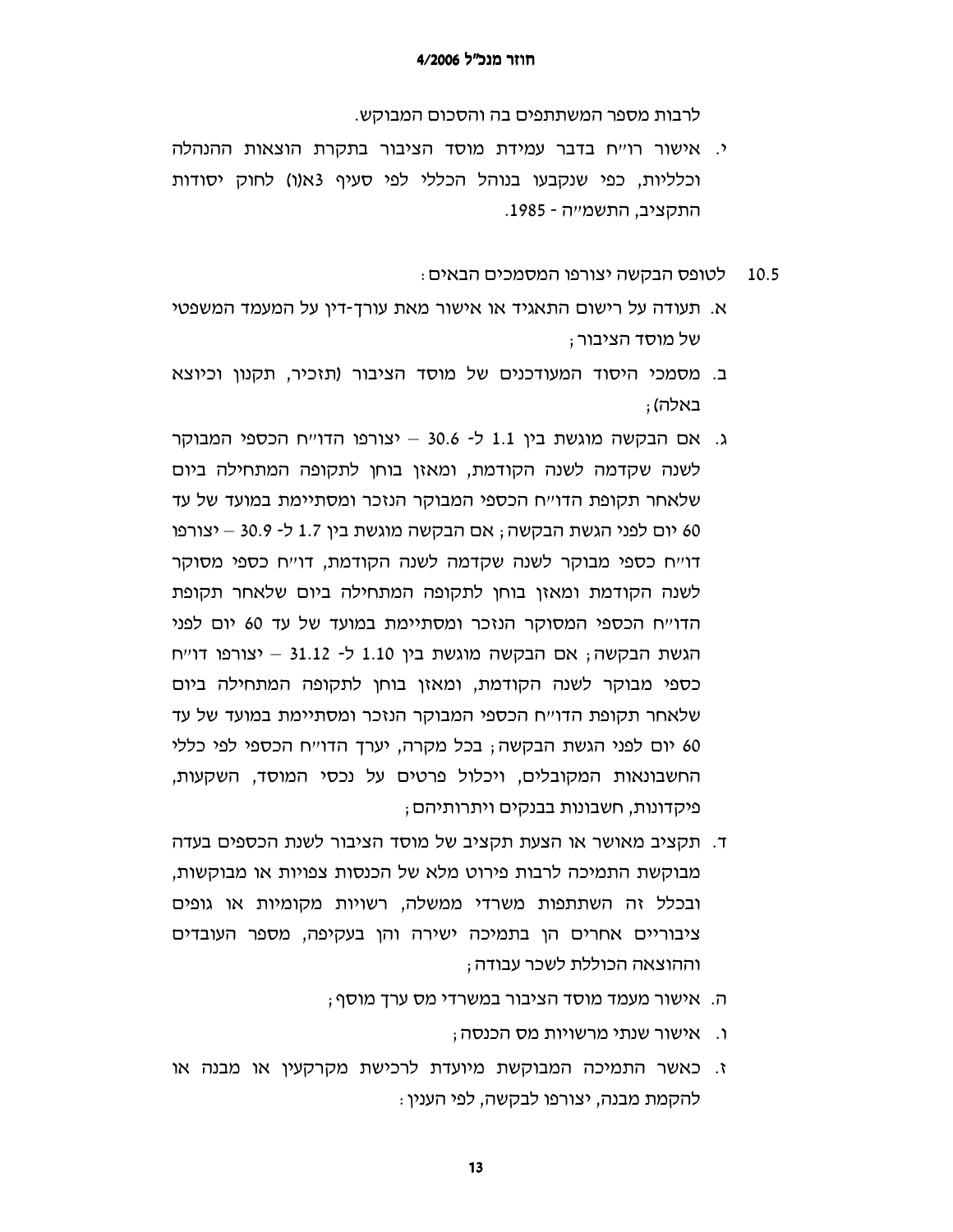- (1) נסח רישום או הוכחת בעלות, חכירה או זכות אחרת במקרקעין ;
	- (2) פירוט שעבודים המוטלים על המקרקעין;
- (3) כאשר מדובר בהקמת מבנה היתר בניה והערכת מהנדס על עלות ּהבניה ;
- (4) כאשר מדובר ברכישת מקרקעין או מבנה הערכת שמאי מוסמך בנוגע לערד הרכישה ;
- ח. כאשר מוסד ציבור המבקש עוסק בסוגי פעילות שונים, אשר רק חלק מהם עונים על התנאים הקבועים בסעיף 5 - פרוט היקף הפעילות העונה על התנאים מתוך כלל פעולות מוסד הציבור (לרבות פרטים על היקף הפעילות בתחומי הרשות, וכן על תושבי הרשות המקבלים שירותים מאותו מוסד ציבור או נוטלים חלק בפעולותיו) ואופן תקצובה, כאמור בסעיף קטן ד׳.
- ט. הסכמה בלתי חוזרת של מוסד הציבור לכך שהבנק ימסור פרטים על חשבונות הבנק וכן על פעולות, תנועות ונתונים בחשבונות אלה, לנציגי הרשות או לנציגי חשב המשרד; ההסכמה תהיה למתן מידע המתייחס לתקופה המתחילה בשנה הראשונה שבה קיבל מוסד הציבור תמיכה מן הרשות. לשם כך יצרף מוסד הציבור מכתב הרשאה לבנקים שבהם מתנהלים חשבונותיו, המעיד על כך שמוסד הציבור :
- (1) מרשה לנציג הרשות, אשר יציג אישור מאת המנהל הכללי של הרשות המקומית, לדרוש ולקבל מן הבנק פרטים על חשבונות הבנק וכו על פעולות ותנועות בהם ונתונים לגביהם :
- (2) פוטר, למען הסר ספק, את הבנק מכל חובה שבדין לעניין סודיות ; כלפי הרשות המקומית או נציגה , בקשר לחשבונותיו
- (3) יודע שהסכמה לפי פסקה זו היא תנאי לאישור התמיכה ולקבלת התמיכה ולכן בלתי חוזרת, וכל הודעה סותרת שתינתן לאחר מכן לא תהיה תקפה לכל דבר ועניין.
- 10.6 רואה החשבון יאשר בחתימתו את נכונות פרטי הבקשה והמסמכים המצורפים אליה, וכן כי הבקשה אושרה בידי הגורם המוסמך במוסד הציבור ; כן יצהיר רואה החשבון כי לא ידוע לו על בקשות תמיכה נוספות של מוסד הציבור אשר לא צוינו בבקשה.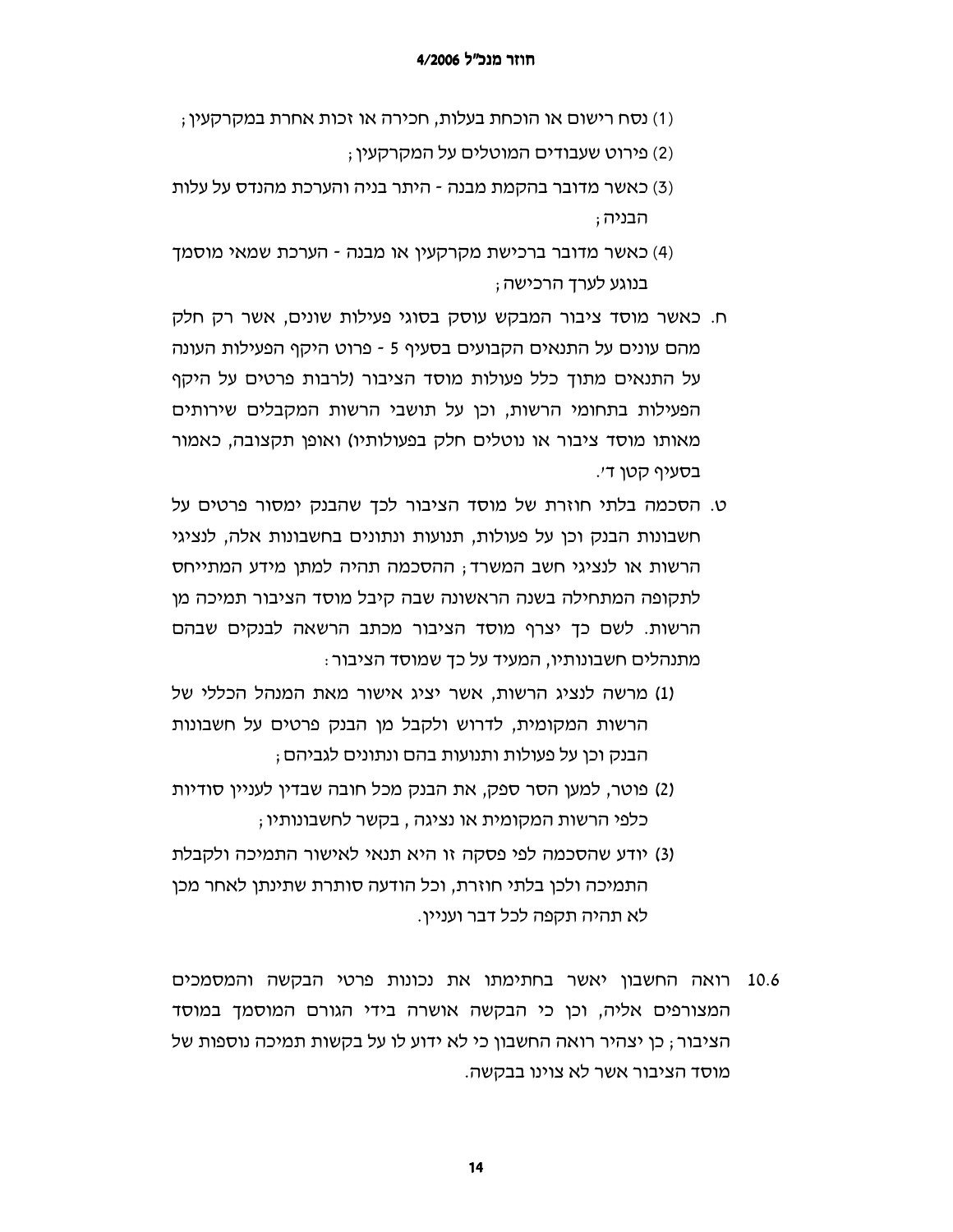#### בקשה חוזרת לתמיכה  $.11$

- מוסד ציבור שקיבל תמיכה מהרשות המקומית והוא חוזר ומבקש תמיכה 11.1 לשנת כספים נוספת,אינו חייב לצרף את התעודה על רישום התאגיד ואת מסמכי היסוד של מוסד הציבור, אך יודיע (בצירוף מסמכים רשמיים, לפי העניין) על השינויים שחלו, אם חלו, במסמכים האמורים, מאז הוגשה הבקשה הקודמת.
- 11.2 בקשה חוזרת לתמיכה תציין גם את שיעור התמיכות הישירות והעקיפות שניתנו למוסד ציבור בשנת הכספים הקודמת מאת כל משרד ממשלתי, רשות מקומית או גוף ציבורי אחר.
- 11.3 הטופס שנקבע להגשת בקשה לתמיכה לפי סעיף 10.1, ישמש גם כטופס להגשת בקשה חוזרת לתמיכה.

#### $.12$ פרטים ומסמכים נוספים

12.1 הועדה המקצועית או מי שמונה לכך על ידה, רשאית בכל עת לדרוש מכל מוסד ציבור, המבקש תמיכה, פרטים או מסמכים נוספים, כפי שייראה לה, לצורך הדיון בבקשה.

#### <u>הדיון בבקשה</u>  $.13$

- 13.1 בקשות לתמיכה שהוגשו לרשות המקומית בכל תחום פעילות ירוכזו ויועברו לעיונה של הועדה המקצועית.
- 13.2 לא תידון בקשה לתמיכה בועדה המקצועית, אלא אם כן נתקבלו כל האישורים והמסמכים הנדרשים וניתנה עליהם חוות דעתה של היחידה המקצועית בכתב. העברת חוות דעתה של הועדה המקצועית לדיון במועצה, תהיה לא יאוחר מסוף חודש ינואר של שנת התקציב שאליה נועדה התמיכה.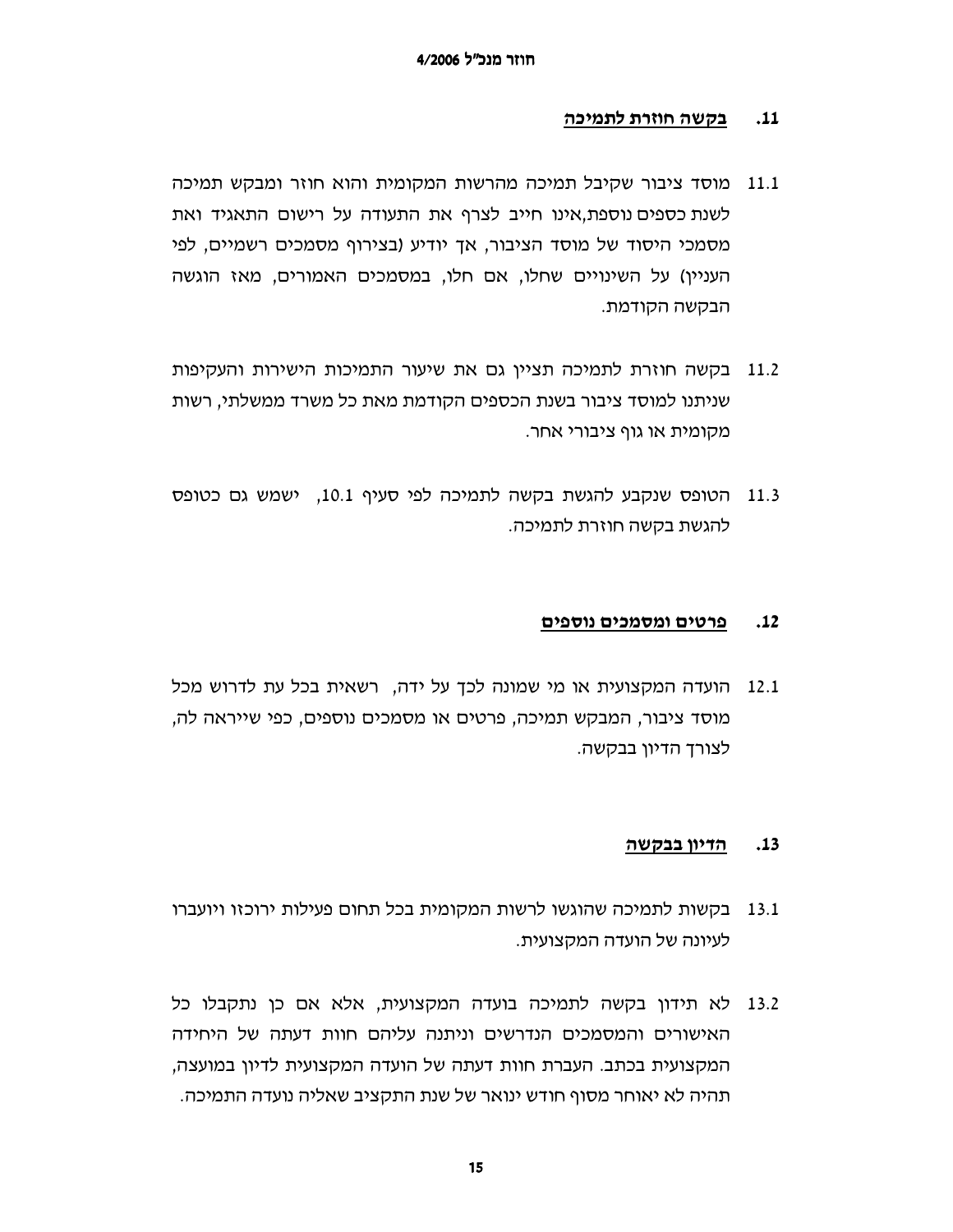- הועדה המקצועית תבחן את הבקשות לתמיכה ותמליץ בפני המועצה על 13.3 שיעור התמיכה לכל בקשה בהתאם לתבחינים שנקבעו לנושא התמיכה. הועדה המקצועית, רשאית להעביר לדיון במועצה, מספר חלופות להקצאת הכספים ובלבד שהבהירה הועדה המקצועית, כי כל החלופות תואמות לתבחינים.
- החליטה המועצה על הקמת ועדת משנה לתמיכות לפי סעיף 7, ועדת המשנה 13.4 תדון בהמלצות הועדה המקצועית ותהיה רשאית להמליץ בפני מועצת הרשות בדבר קבלת המלצות הועדה המקצועית והכל בהתאם לאמור בסעיף  $7.1$
- 13.5 בקשות לתמיכה ידונו במועצה. סדר היום המפורט של הדיון , לרבות רשימת מוסדות הציבור המבקשים תמיכה, ישלח לפחות שבוע מראש לכל חברי המועצה.
- 13.6 המועצה תחל בדיוניה לא יאוחר מחודש לאחר הגשת חוות דעת הועדה המקצועית ותחליט בבקשות תוך חודשיים מתחילת דיוניה. נוצרו נסיבות בלתי צפויות מראש, רשאית המועצה להחליט על העברות כספים, כמתחייב מן האמור לא יאוחר מיום 30 ביוני של שנת התמיכה, ובלבד שלא היתה לכך מניעה משפטית, לפי קביעת היועץ המשפטי או נציגו.
- הועדה המקצועית והמועצה יפרטו את חוות דעתו או החלטתו, לפי העניין, 13.7 בכתב, בצירוף הנמקה, אם לתת תמיכה למוסד הציבור המבקש. במידה ומדובר בהחלטה חיובית, תפרט בהמלצה או בהחלטה, לפי העניין, את מטרת התמיכה, היקפה, אופן חישובה ותנאיה. במידה ומדובר בהמלצה או בהחלטה שלילית, יפורטו הנימוקים לכד.
- 13.8 החליטה המועצה שלא לאשר את המלצת הועדה המקצועית או אחת החלופות שהוצעו על ידה לחלוקת התמיכה, יועבר הנושא לדיון חוזר בועדה המקצועית. במידה והחליטה המועצה לאחר הדיון החוזר האמור, שלא לקבל את המלצת הועדה המקצועית, תהיה רשאית המועצה לעשות כן בהחלטה מנומקת בכתב, ובלבד שהיועץ המשפטי אישר כי החלטת המועצה תואמת לתבחינים ולכללים שנקבעו לפי נוהל זה.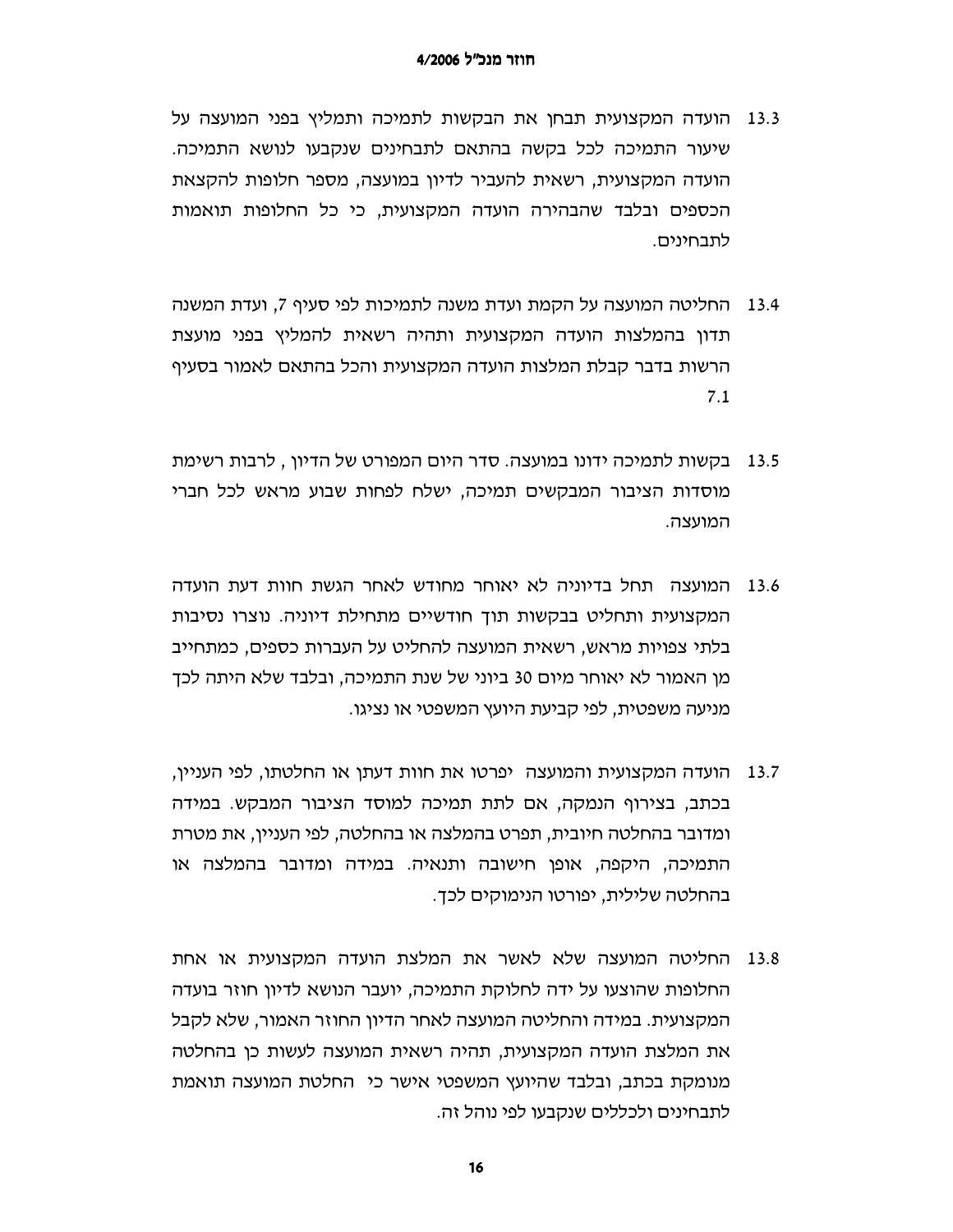- המועצה, לאחר קבלת המלצת הועדה המקצועית, רשאית בנסיבות מיוחדות 13.9 ומטעמים שיירשמו להחליט על תשלום מקדמת תשלום למוסד ציבור אשר קיבל תמיכה בשתי שנות התקציב הקודמות ואשר הגיש בקשה לתמיכה בשנת הכספים נושאת התמיכה, ובלבד שגובה התשלום במסגרת המקדמה לא יעלה על עשרים וחמשה אחוזים מסך כל התמיכה שקיבל מוסד הציבור בשנה הקודמת ; ההחלטה טעונה אישור גזבר הרשות.
- 13.10 תנאים מוקדמים להענקת מקדמה למוסד-ציבור הינם הגשת בקשה מיוחדת לכך על-ידו, הנתמכת במסמכים המנמקים את הצורך במקדמה וכן המלצת הועדה המקצועית.
- 13.11 אושר תשלום מקדמה על-ידי הרשות והודע על כך למוסד הציבור המבקש, יתחייב המוסד, באמצעות מורשי החתימה שלו, לפני תשלום המקדמה, כי יחזיר לרשות את המקדמה אם בסופו של דבר לא תאושר התמיכה, בתנאי הצמדה מקובלים ובריבית כחוק. הרשות המקומית תדרוש ערובות נוספות להבטחת החזר המקדמה להנחת דעתו של גזבר הרשות המקומית.

#### $.14$ הנחיות להחלטה בבקשה לתמיכה

- 14.1 תמיכה במוסד ציבור תאושר רק לשנת כספים אחת.
- תמיכה תאושר רק אם שוכנעו הועדה המקצועית והמועצה, שקיימים או 14.2 שיושגו ממקורות אחרים האמצעים הכספיים הדרושים, יחד עם התמיכה, שתוענק, למימוש הפעילות שלשמה ניתנת התמיכה.
- 14.3 הועדה המקצועית והמועצה יפעלו לפי נוהל זה, ויביאו בחשבון את התמיכה בכסף ובשווה כסף, הניתנת למוסד הציבור מתקציב המדינה וממקורות ציבוריים אחרים עבור אותה פעילות בגינה מבוקשת התמיכה, וזאת בהתאם להוראות שייקבעו לעניין זה בתבחינים.
- 14.4 בקבלת החלטה בדבר תמיכה ושיעורה, יילקחו בחשבוו ההוצאות לשכר של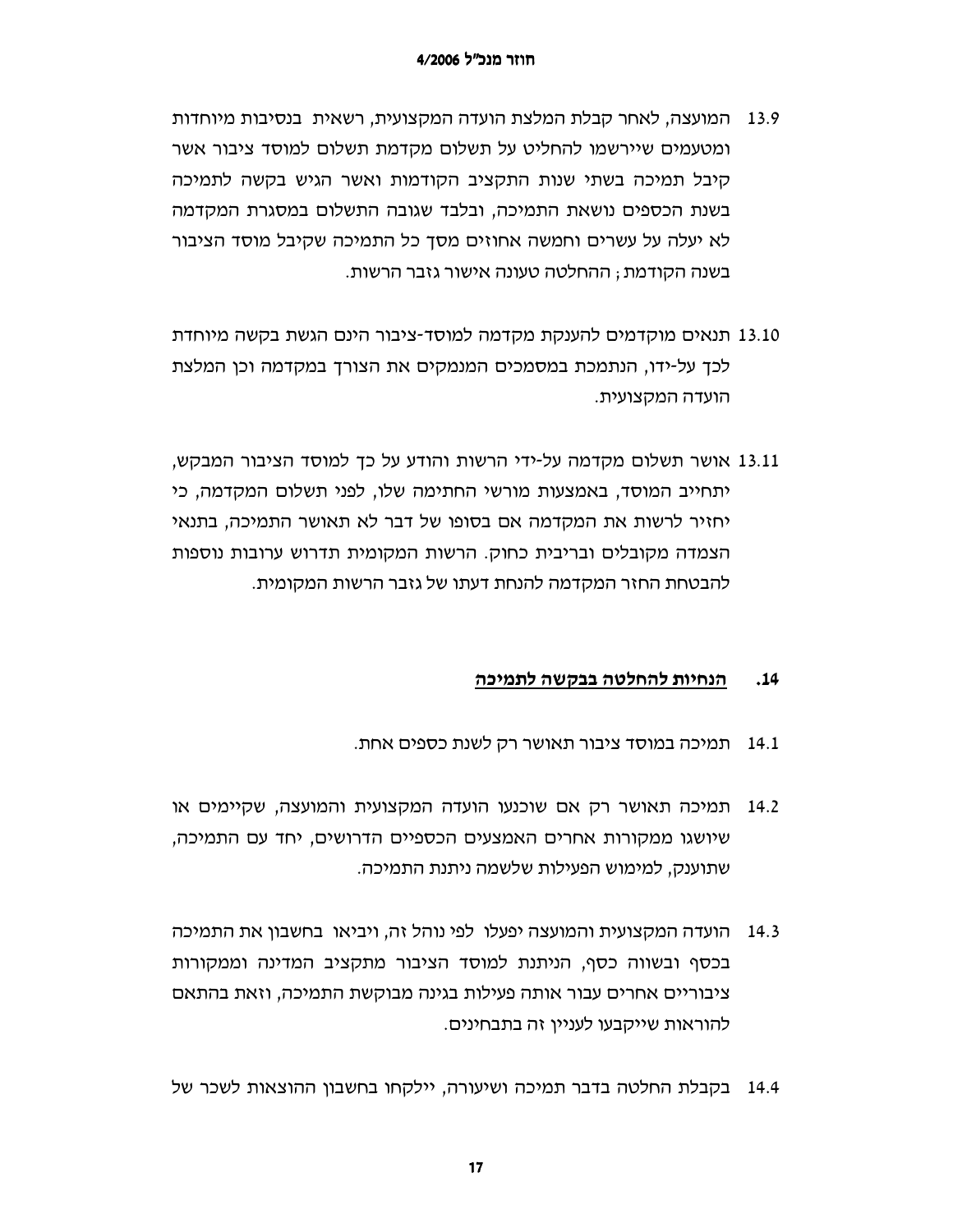מוסד הציבור ומידת התאמתן לנורמות השכר הנהוגות במוסדות ציבור דומים הפועלים שלא למטרות רווח וזאת לרבות על דרך הפחתת שיעור התמיכה בהתחשב בשיעור החריגה בשכר, ככל שתמצא.

- שעור התמיכה במוסד ציבור, ייקבע כך שסך התמיכה בצירוף יתר הכנסותיו 14.5 של מוסד הציבור, לא יעלה על כלל הוצאותיו בגינה.
- 14.6 שעור התמיכה במוסד ציבור אשר רק חלק מפעולותיו עונה על תנאי סעיף 5 ייקבע כך שסך התמיכה בצירוף יתר הכנסותיו של מוסד הציבור בגין הפעילות הנתמכת לא יעלה על הוצאותיו בגינה.
- 14.7 גזבר הרשות המקומית או נציגו בועדת המקצועית יודיע לועדת המקצועית ולמועצה מהו הסכום שנקבע בתקציב או בהצעת התקציב לתמיכה בכל סוג של פעילות או תחום תמיכה, והמלצות הועדה המקצועית וועדת המשנה לתמיכות, במידה והוחלט על הקמתה והחלטות המועצה, לא יחרגו מן הסכום האמור.
- 14.8 הסכום שנקבע לכל תחום תמיכה יחולק בין מוסדות הציבור המבקשים הנמנים עם אותו סוג לפי תבחינים שוויוניים. סך כל התמיכות שתאשר המועצה מסעיף תקציב, לא יעלה על הסכום הקבוע באותו סעיף.
- לא יוצא סכום שנקבע בתקציב שנתי לצורך תמיכה במוסד ציבור אלא אם כן 14.9 המוסד מקיים הוראותיו של נוהל זה ובמידה המתיישבת עם התבחינים.

#### $.15$ התחיבות מוסד הציבור הנתמך

- אושרה תמיכה מאת הרשות המקומית והודע על כך למוסד ציבור המבקש, 15.1 יתחייב מוסד הציבור באמצעות מורשי החתימה שלו, לפני תשלום התמיכה על גבי טופס שייקבע לצורך זה וכתנאי לקבלתה, כי:
	- א. התמיכה תשמש אך ורק למטרה אשר לשמה ניתנה ;
- ב. מוסד הציבור יעמוד בתנאים האחרים שקבעה הרשות המקומית בקשר לתמיכה;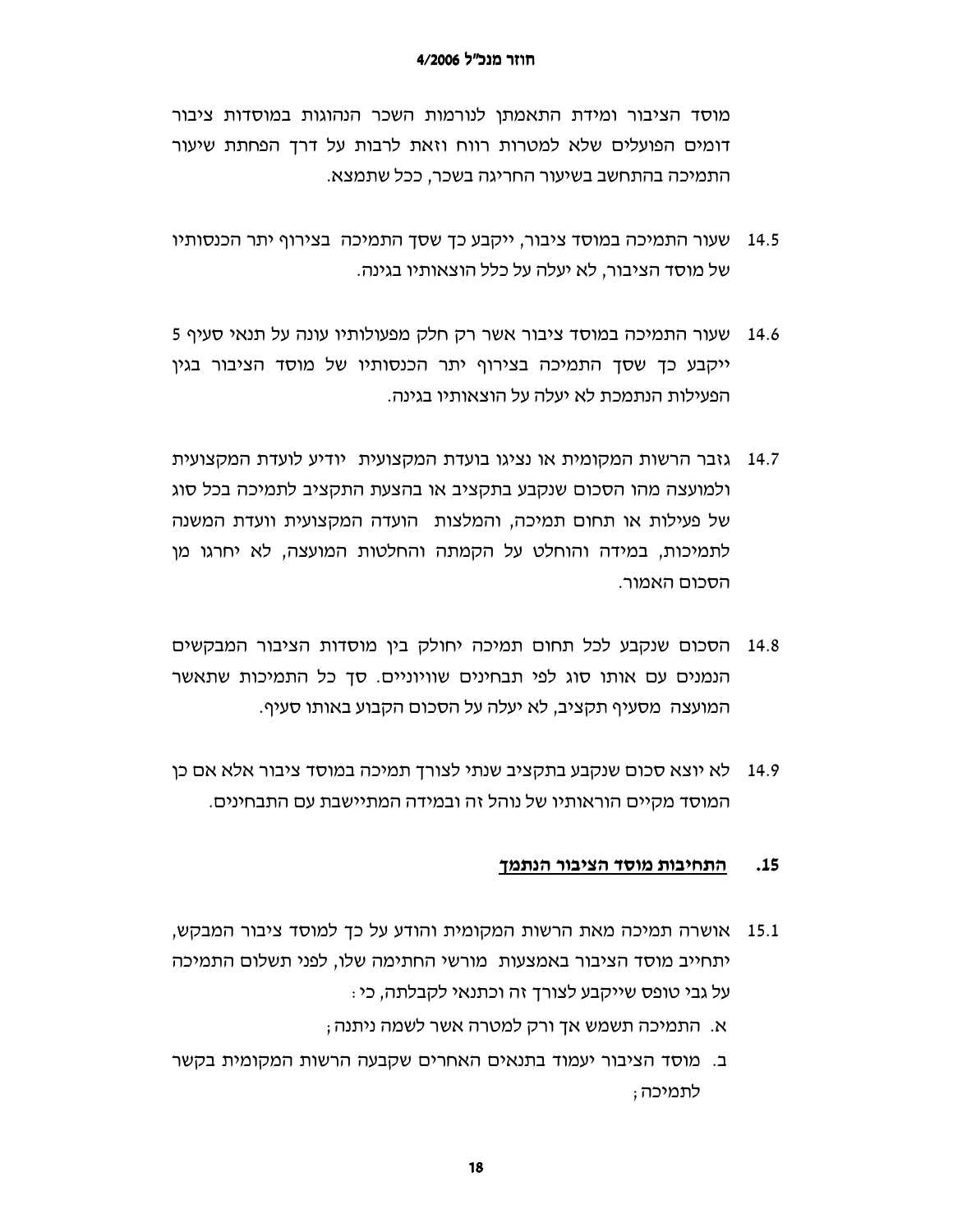- ג. אם התמיכה מיועדת לאפשר רכישת מקרקעין או מבנה או הקמת מבנה למטרה מסוימת, כי :
- (1) המקרקעין או המבנה ישמשו לאותה מטרה וכי המטרה לא תשונה.
- (2) תירשם בפנקס המקרקעין זיקת הנאה לטובת הציבור שאותו נועד המקרקעין או המבנה לשמש בקשר לאותה מטרה ;
- (3) תירשם בפנקס המקרקעין הערת אזהרה לפיה לא תיעשה עסקה או התחייבות לעסקה במקרקעיו או במבנה:
- (4) להבטחת התחייבויותיו לפי סעיפים (2) ו- (3) יצורף במסגרת התחייבות מוסד הציבור ולפי העניין, יפוי כוח בלתי חוזר, לפיו הוא מייפה את כוחה של הרשות המקומית, לעשות ולרשום הערת אזהרה או זיקה הנאה במקרקעין או במבנה שנרכש בעזרת התמיכה.

ועדת התמיכות רשאית לפטור בכתב את מוסד הציבור מרישום זיקת הנאה או אזהרה בפנקס המקרקעין, אם התמיכה אינה עולה על רבע ממחיר הרכישה או ההקמה ; כמו כו רשאית ועדת התמיכות מטעמים מיוחדים שיירשמו, להתיר לבקשת מוסד ציבור שהוגשה אליה מראש, שינוי המטרה, שינוי או מחיקת הרישום בפנקס המקרקעין, אם נעשה. כאמור לעיל.

- ד. אם התמיכה מיועדת לאפשר שיפוץ מבנה או הצטיידות, כי יעוד המבנה ואופן השימוש או בציוד (לרבות במסגרת ללא קבלת רווח), לא ישונו במהלך 5 שנים לפחות ממועד קבלת התמיכה ;
- ה. ימציא לרשות המקומית במשד שנת הכספים דיווחים כספיים ואחרים בקשר לשימוש בתמיכה במועדים ובמתכונת שתקבע הרשות המקומית ;
- ו. ימציא לרשות דו״ח כספי שנתי מבוקר, על צירופיו, תוך זמן סביר לאחר תום שנת הכספים ;
- ז. יאפשר למבקרים ומפקחים מטעם הרשות המקומית לבקר במשרדיו ובמתקניו ולעיין בספרי החשבונות שלו ;
- ח. יחזיר לרשות המקומית את מלוא יתרת התמיכה שלא שימשה למטרה אשר לשמה ניתנה, בתנאי הצמדה ובריבית מקובלים כחוק ;
- ט. הוא מודע לכך שהרשות המקומית רשאית להקטין, לעכב או להפסיק את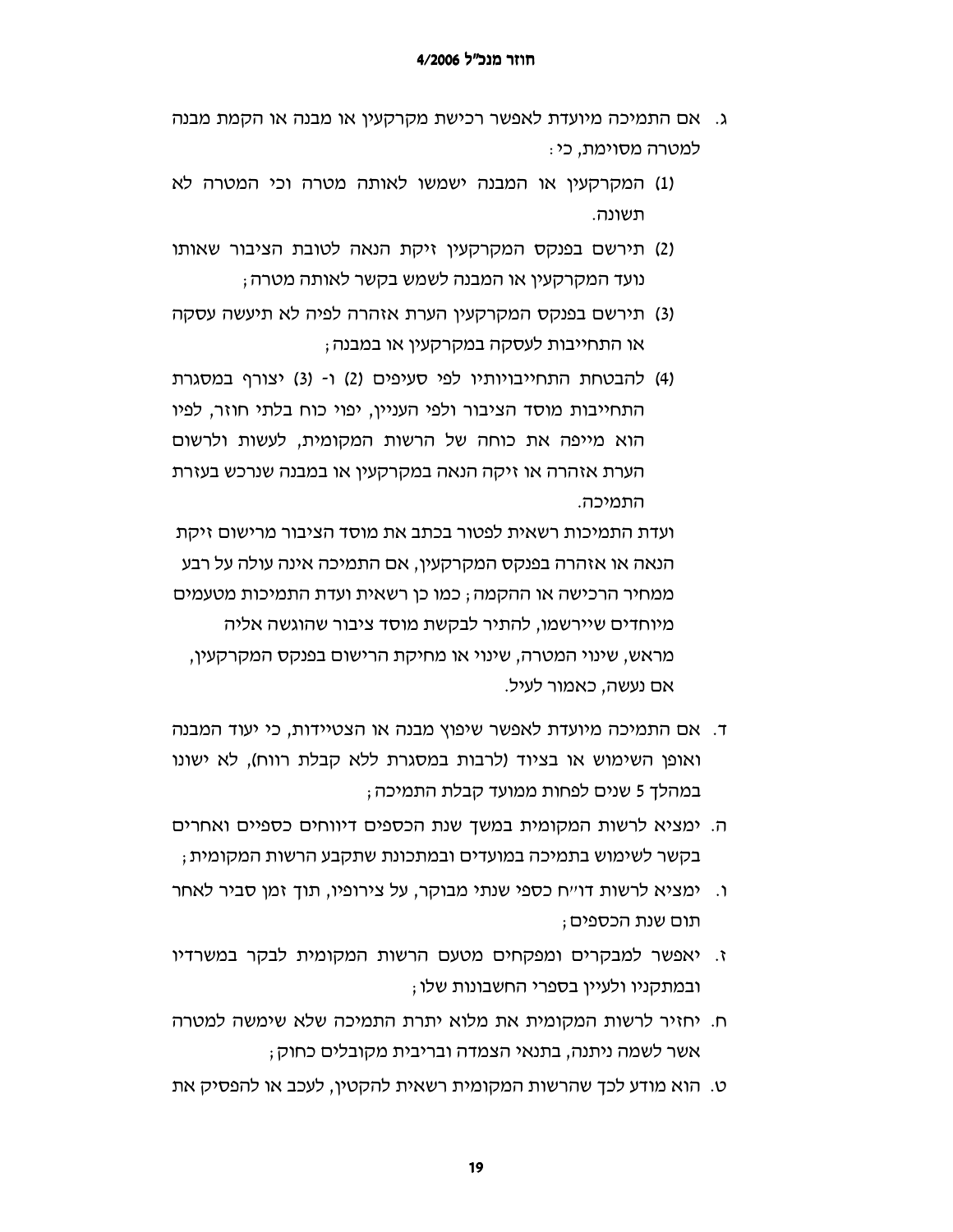מתן התמיכה אם לא קוימו כל התנאים או ההתחייבויות בקשר למתן התמיכה או אם הופחת תקציבה ;

- י. לא יעניק מוסד ציבור, הרשאה לשימוש בנכס שנרכש כולו או חלקו מכספי תמיכת הרשות לכל גוף אחר, אלא באופן חד פעמי ובכפוף לאישור מראש של המועצה. לאחר קבלת המלצת הועדה המקצועית ביו במסגרת כללים שייקבעו על ידה בהחלטתה במתן התמיכה לאותו מוסד ציבור או בהחלטה שתתקבל על ידה במועד מאוחר יותר, לבקשת מוסד הציבור.
- יא. לא יעביר מכספי התמיכה למפלגה, לסיעה או לרשימה, לא יעניק הרשאה לשימוש בנכס שנרכש כולו או חלקו מכספי תמיכת הרשות למפלגה, לסיעה או לרשימה, לא יעשה שימוש בכספי התמיכה בקשר עם תעמולת בחירות ולא יכלול את שמה של מפלגה, סיעה או רשימה במודעות או בפרסומים או באירועים שלו.

#### ת<u>שלום התמיכה</u>  $.16$

- תמיכה שאושרה תשולם בתשלומים במועדים שייקבעו בהתחשב בהנחיות 16.1 גזבר הרשות המקומית ובאפשרויות המימון שלה , ובמידת האפשר, באופו שימנע מן המוסד הנתמך את הצורך להיזקק למימון ביניים וכן בהתאם לתבחינים שנקבעו ולהחלטות המועצה בבקשת התמיכה.
- התמיכה תועבר רק לחשבון הבנק של מוסד הציבור, ובמישרין. גזבר הרשות 16.2 המקומית יהיה אחראי למילוי הוראה זו.
- מועדי התשלום וגובה התשלום שישולמו בכל מועד, ייקבעו על פי היקף 16.3 הפעולות הנתמכות של מוסד הציבור ובכפוף לדוח ביצוע שיתקבל. התשלומים ייקבעו בין היתר מתוך התחשבות בהכנסותיו של מוסד הציבור ממקורות אחרים ובאופו שיבטיח כי תשלום התמיכה יינתן ביחס לקבלת הכנסות מוסד הציבור ממקורות אחרים.

#### פיקוח על השימוש בתמיכה  $.17$

17.1 – הרשות המקומית תקיים פיקוח מלא על מילוי התנאים למתן התמיכה ועל השימוש בתמיכה שניתנה.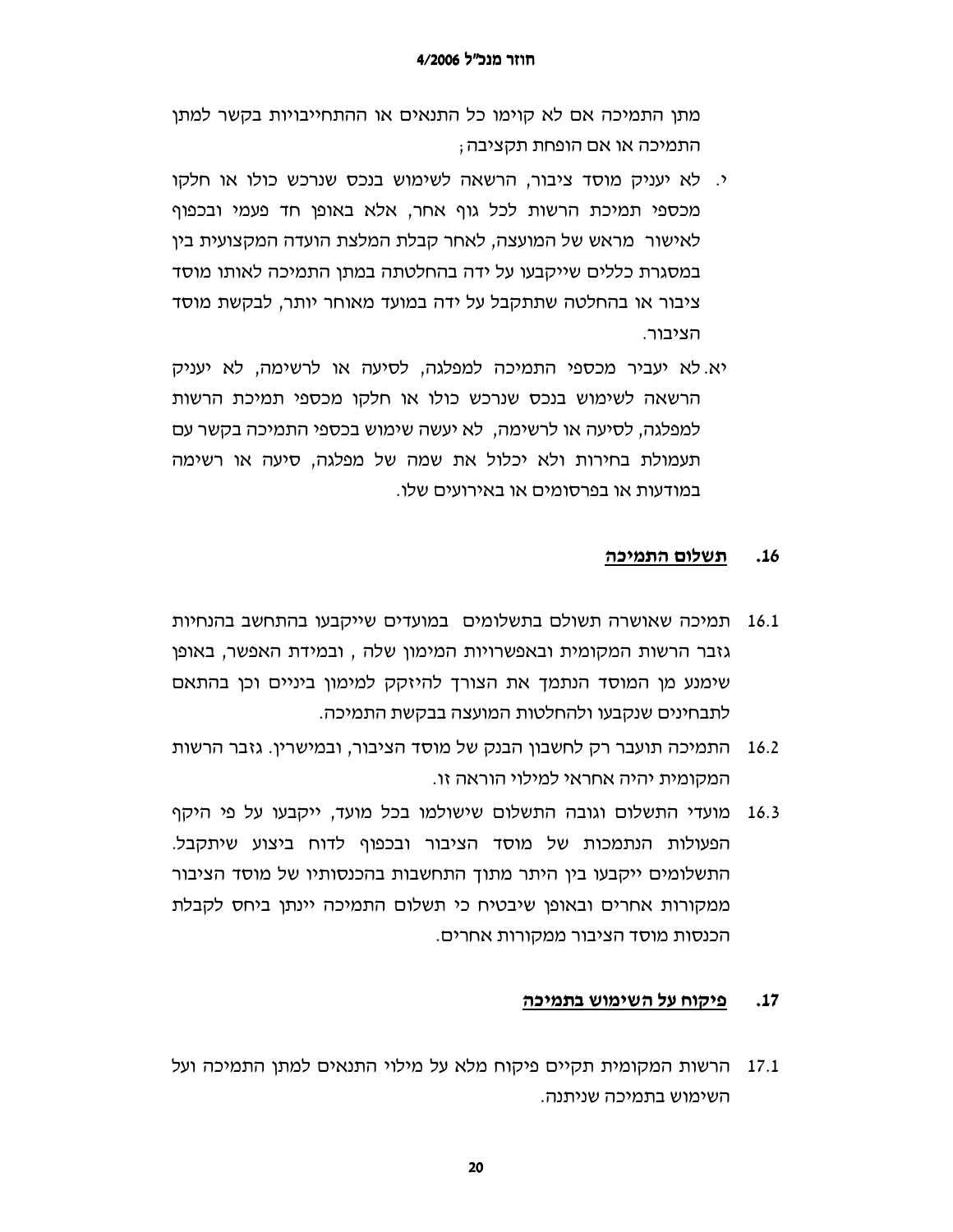- 17.2 המנהל הכללי ברשות המקומית ובאין מנהל כללי, הגזבר ברשות המקומית ימנה עובד או עובדים מבין עובדי הרשות המקומית, בעלי כישורים מתאימים, שיקיימו את הפיקוח האמור (להלן - המפקח). לא מונה המפקח, לא תשולם תמיכה כלשהי מאת הרשות המקומית.
- הפיקוח ייעשה על-ידי המפקח או נציגיו מקרב עובדי הרשות המקומית 17.3 בהתאם לכללים שייקבעו על ידי הועדה המקצועית.
- הפיקוח יתבסס בין היתר על קבלת דיווחים תקופתיים ודו״חות ביצוע 17.4 מהמוסדות הנתמכים וכו על ביקורים במקום הפעולה של המוסדות. שייערכו בתכיפות הראויה בנסיבות העניין.
	- 17.5 הפיקוח יהיה מכוון לברר, בין השאר, כי:
	- א. התמיכה משמשת למטרה אשר לשמה ניתנה;
- ב. מוסד הציבור מקיים את התנאים שקבעה הרשות המקומית בקשר לתמיכה ואת הפעילות בגינה ניתנה התמיכה.
- ג. לא חלו שינויים מהותיים בנוגע למוסד ציבור הנתמך שהיה בהם כדי להשפיע על אישור התמיכה או על שיעור התמיכה.
- T. מוסד הציבור מקיים את פעולותיו בהתאם לכללים או לתקנים שנקבעו בדיו לגופים מסוגו.
- 17.6 מוסד הציבור יגיש למפקח דוייחות תקופתיים כפי שיידרש, אשר יכללו נתונים מעודכנים על יתרת פיקדונותיו במוסדות כספיים ועל ההוצאות וההכנסות בפועל בתקופת הדו׳יח לעומת התקציב המאושר, תוך פירוט ההכנסות על מקורותיהן, וכן דו״חות ביצוע כפי שידרוש המפקח.
	- 17.7 המפקח ידווח על ממצאיו לוועדה המקצועית.
- 17.8 לצורך קיום חובת הפיקוח, רשאית רשות מקומית לדרוש כל מסמך או מידע הנראה לה נחוץ לשם כד.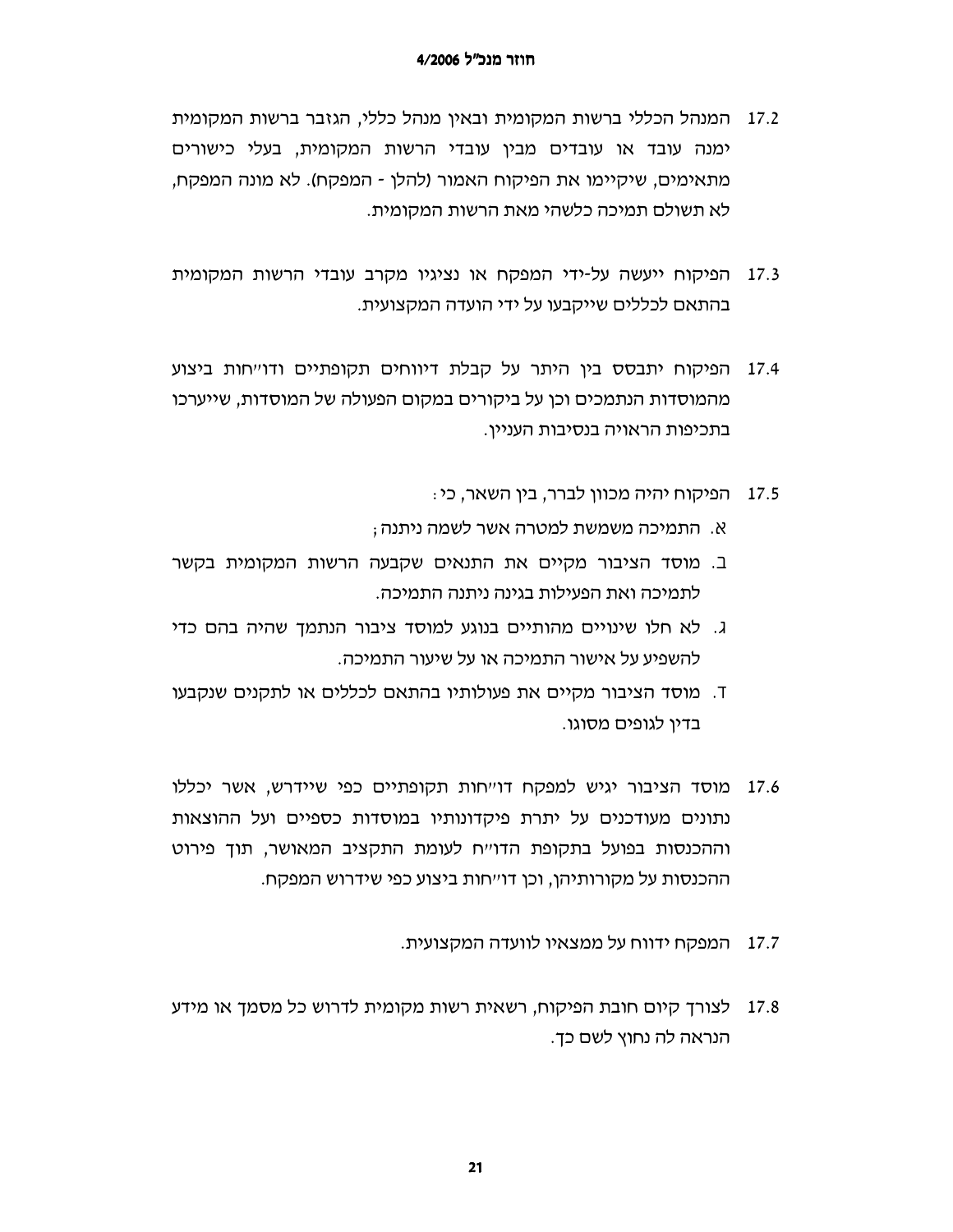#### .18 שינוי, עיכוב או הפסקת התמיכה

- לא הוגשו הדו״חות התקופתיים במועד שנקבע לכד על-ידי הרשות. יועכב או 18.1 יפסק תשלום התמיכה על ידי הרשות המקומית לאלתר.
- 18.2 נתברר למפקח כי מוסד אינו עומד בתנאים שנקבעו לתמיכה בהתאם להחלטת המועצה בבקשת התמיכה או בנוהל, לא תינתן התמיכה ואולם רשאית המועצה לאשר מטעמים מיוחדים, שיירשמו מתן תמיכה, לאחר קבלת המלצתה החיובית על כד. של הועדה המקצועית.
- נתברר לרשות מקומית כי היקף ההוצאות של מוסד ציבור נמוך מהמתוכנו 18.3 או שהכנסותיו עלו על המצופה, באופן שיש בו כדי להשפיע על שיעור התמיכה או על סדרי העברתה למוסד הציבור, יוחזר הנושא לדיון בועדה המקצועית על מנת שתשקול העלאת הנושא לדיון במועצה לצורך התאמת שיעור התמיכה או סדרי העברתה, לפי העניין, לפי השינויים שחלו כאמור.
- 18.4 נתברר לרשות מקומית כי למוסד הציבור שולמו סכומים עודפים על התמיכה בגין פעילותו הלכה למעשה, תגבה הרשות ממוסד הציבור סכומים אלה, בצרוף הפרשי הצמדה וריבית כחוק, החל מן המועד בו הועברו לו.
- נוסף על האמור בסעיף 18.4, תפעל רשות מקומית לעניין מוסד ציבור שהפר 18.5 את התנאים וההתחייבויות בקשר למתן התמיכה, כולם או חלקם, בהתאם לכללים כדלהלו :
- א. נמצא על פי ממצאי ביקורת, שמוסד ציבור עשה שימוש בכספי תמיכה או בחלקם שהוענקו לו, שלא לפעילות שלשמה הוקצו הכספים, או שהנתונים שדווחו על ידי המוסד במסגרת הגשת הבקשה לתמיכה, התגלו, כולם או חלקם, בלתי נכונים או שהשימוש שנעשה בכספי התמיכה, שימש לפעולות שנעשו שלא כדין – תופחת זכות המוסד לתמיכה בשיעור השימוש הבלתי נאות בכספי התמיכה,כאמור לעיל ובנוסף סכום השווה לכפל שיעור השימוש הבלתי נאות בכספי התמיכה, כאמור לעיל. ההפחתה תעשה על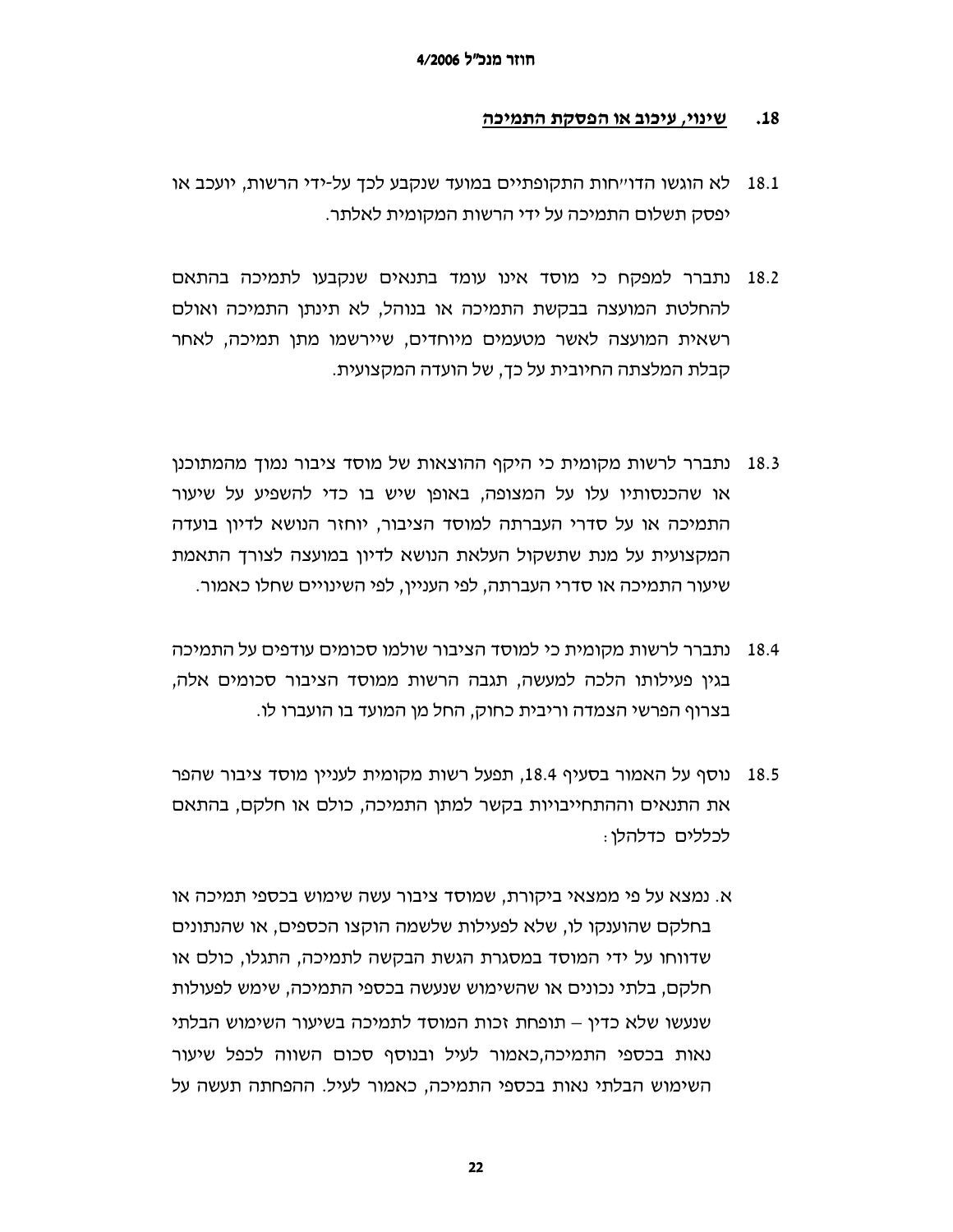ידי הפחתת הסכום מכספי תמיכה עתידית למוסד או מתשלומים אחרים שמגיעים למוסד מהרשות המקומית; אין באמור בכדי לגרוע מסמכות הרשות לגבות את החוב האמור בכל דרך אחרת על פי כל דין.

ב. מוסד ציבור נתמד הרוצה להגיש בקשה לעיון נוסף על ממצאים שבעובדה, שהובילו לנקיטת אמצעים כנגדו, יגיש בקשה זו לועדה המקצועית. הועדה המקצועית מוסמכת \_ לדון בבקשה זו על בסיס אישורים רשמיים מטעם גורמים שאינם קשורים עם מוסד הציבור ותצהירים שיוצגו לועדה. הועדה המקצועית תקבע את סדרי עבודתה בבקשה מעין זו ותיתן את החלטתה בתוך 21 ימים.

#### ריכוז מידע על תמיכות  $.19$

- 19.1 רשות מקומית תרכז לגבי כל מוסד ציבור הנתמך על ידה את כל המידע בקשר לתמיכה באותו מוסד ציבור.
- 19.2 בלי לפגוע בחובתה של רשות מקומית לפי חוק חופש המידע, התשנ״ח ולתקנות שהותקנו לפיו, תפרט רשות מקומית בנספח לתקציב ולדו״ח הכספי את הסכומים שיועברו או הועברו, לפי העניין, לכל מקבלי התמיכות מתקציב הרשות המקומית לפי פרקי משנה של הסעיף האמור. נתנה הרשות תמיכה עקיפה למוסד ציבור תפרט בנספח לתקציב את שיעור התמיכה העקיפה ומהותה.
- 19.3 המנהל הכללי בכל רשות מקומית, ובאין מנהל כללי כאמור,גזבר הרשות, יעמיד לעיון הציבור במשרדי הרשות המקומית וכן יפרסם באתר הרשות המקומית באינטרנט, אם קיים, את החלטות ועדת התמיכות של הרשות בציון שמות מוסדות הציבור והתמיכה,, שאושרה לכל מוסד, כשהן ממוינות לפי התבחינים | השונים לתמיכה של הרשות המקומית. העמדת החומר לעיוו הציבור והפרסום ייעשו תוך 30 ימים ממועד קבלת ההחלטה בדבר התמיכה.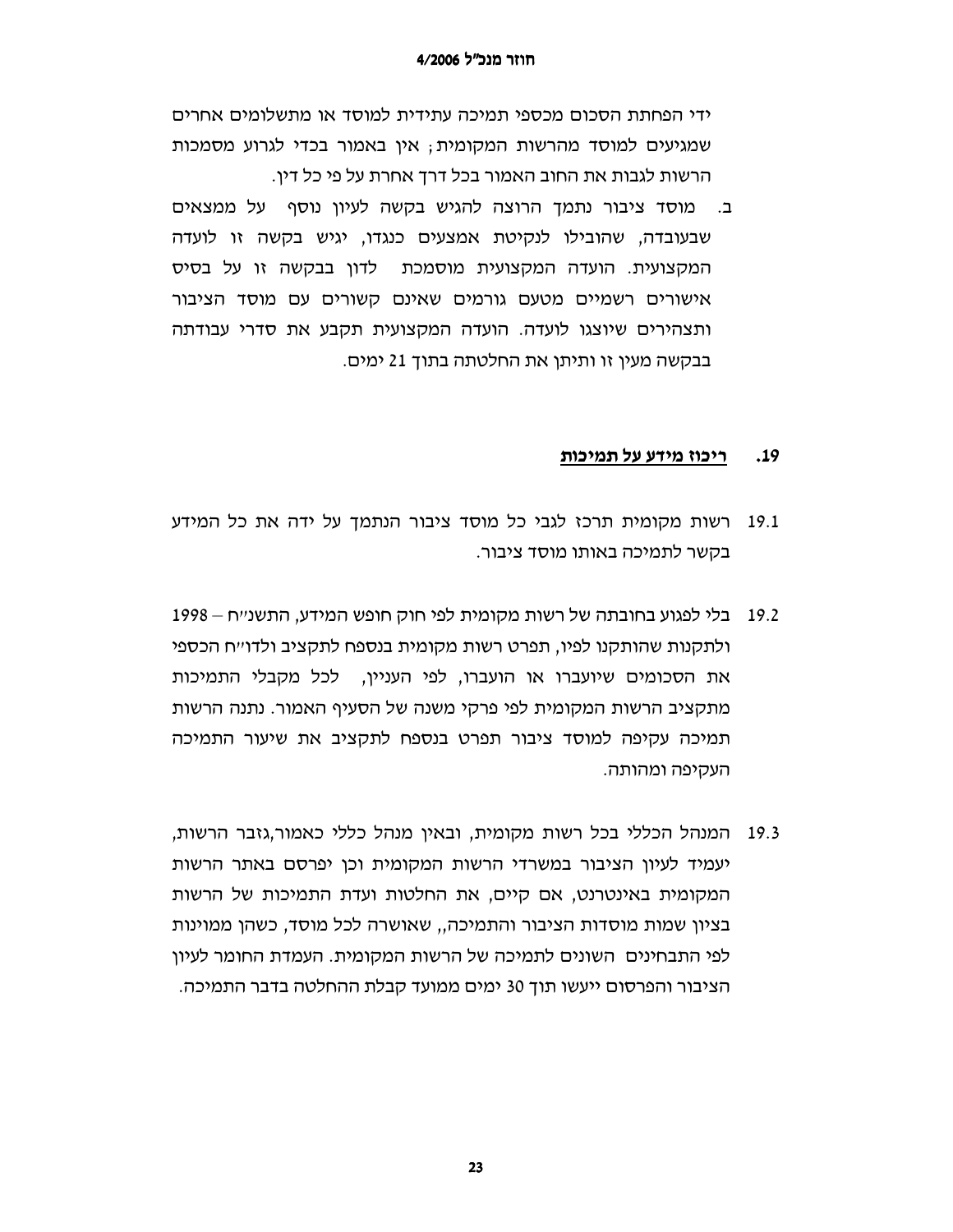#### מניעת כפל תמיכות  $.20$

- 20.1 תמיכה במוסד ציבור מסוים תינתו בדרד כלל על-ידי רשות מקומית אחת אשר בשטח שיפוטה נמצא מוסד הציבור האמור או שבו מתרכזת עיקר פעילותו.
- 20.2 אפשר שתמיכה במוסד ציבור מסוים המשרת תושבי מספר רשויות מקומיות, תינתן על-ידי מספר רשויות מקומיות. בהיקף התמיכה על ידי כל רשות, ילקח בחשבון, היקף השירותים הניתנים על ידי אותו מוסד ציבור, לתושבי אותה רשות.
- 20.3 בקשת תמיכה של מוסד ציבור תכלול פירוט של כל בקשות התמיכה הנוספות שהוגשו או יוגשו באותה שנת תקציב לרשות המקומית, למשרדי ממשלה, לרשויות מקומיות אחרות או לגופים ציבוריים אחרים וכן תכלול פירוט התמיכה שהוחלט לתיתה על-ידי גופים כאמור או שנתקבלה מהם.

#### תחילה  $.21$

נוהל זה יחול על חלוקת תמיכות על ידי הרשויות המקומיות החל מתקציב שנת הכספים 2007 ועל הרשויות המקומיות להיערך ולפעול כבר בשנת 2006 ככל שהדבר נדרש על פי נוהל זה, על מנת להבטיח חלוקת התמיכות כאמור.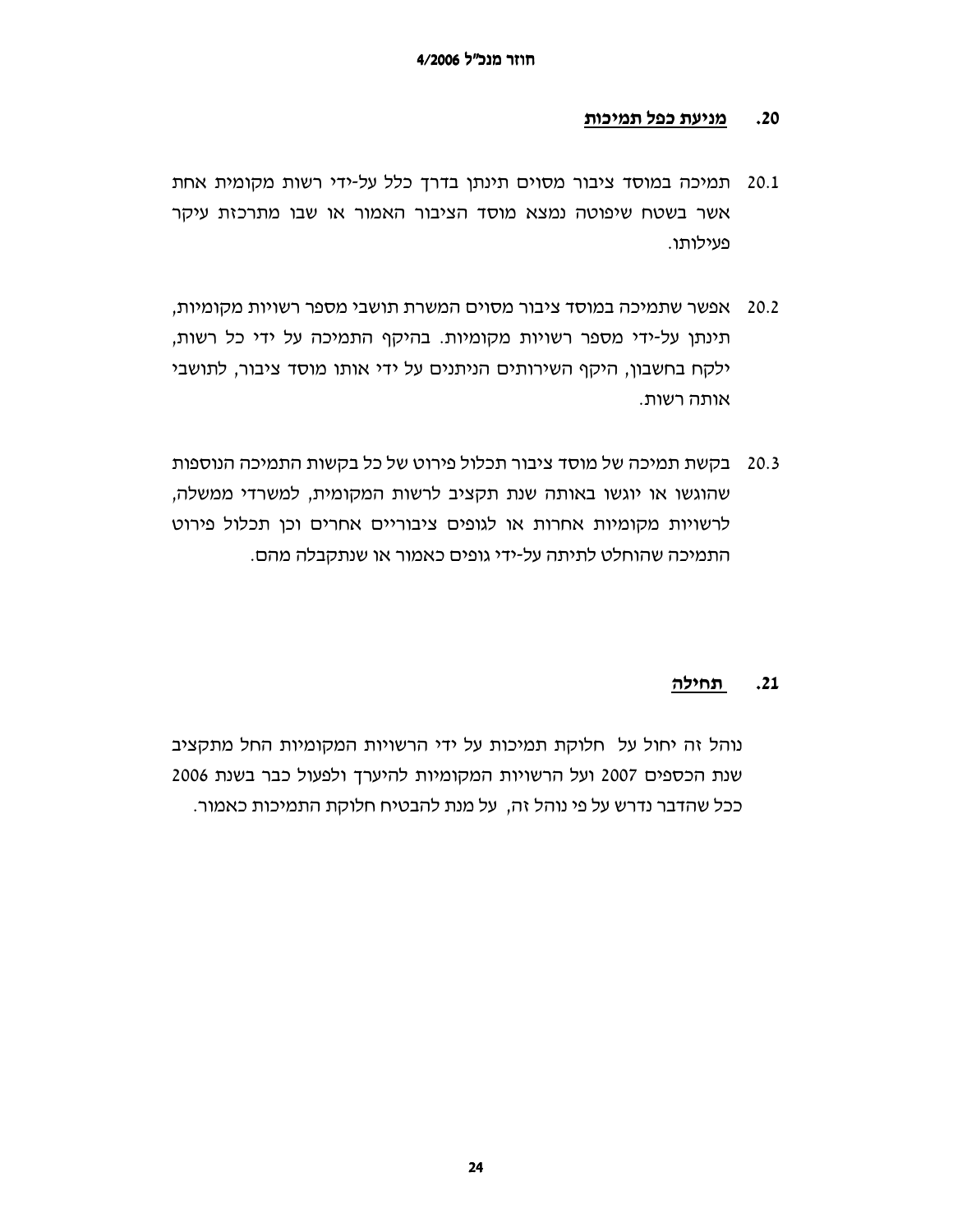חוזר מנכ״ל 4/2006

<u>תוספת</u>

(סעיף 9)

# <u>טופס לבקשת תמיכה</u>

| בקשה לתמיכה לשנת הכספים                                  |
|----------------------------------------------------------|
| לפי תבחינים                                              |
| לא נתמך בשנים קודמות ע״י הרשות המקומית $\,$              |
| נתמך על ידי הרשות המקומית  משנת_                         |
| _ מוגש לרשות המקומית                                     |
| ַ השם המלא של הגוף מבקש התמיכה (כפי הרשום ברשם התאגידים) |
|                                                          |
| _ עיקרי המטרות והפעולות של המוסד                         |
|                                                          |

| טלפונים | מיקוד |                                       |
|---------|-------|---------------------------------------|
|         |       | <u>הכתובת הרשמית המלאה של הגוף:</u>   |
|         |       |                                       |
|         |       | מקומות הסניפים בהם מתקיימות פעולותיו: |
|         |       |                                       |
|         |       |                                       |
|         |       |                                       |
|         |       |                                       |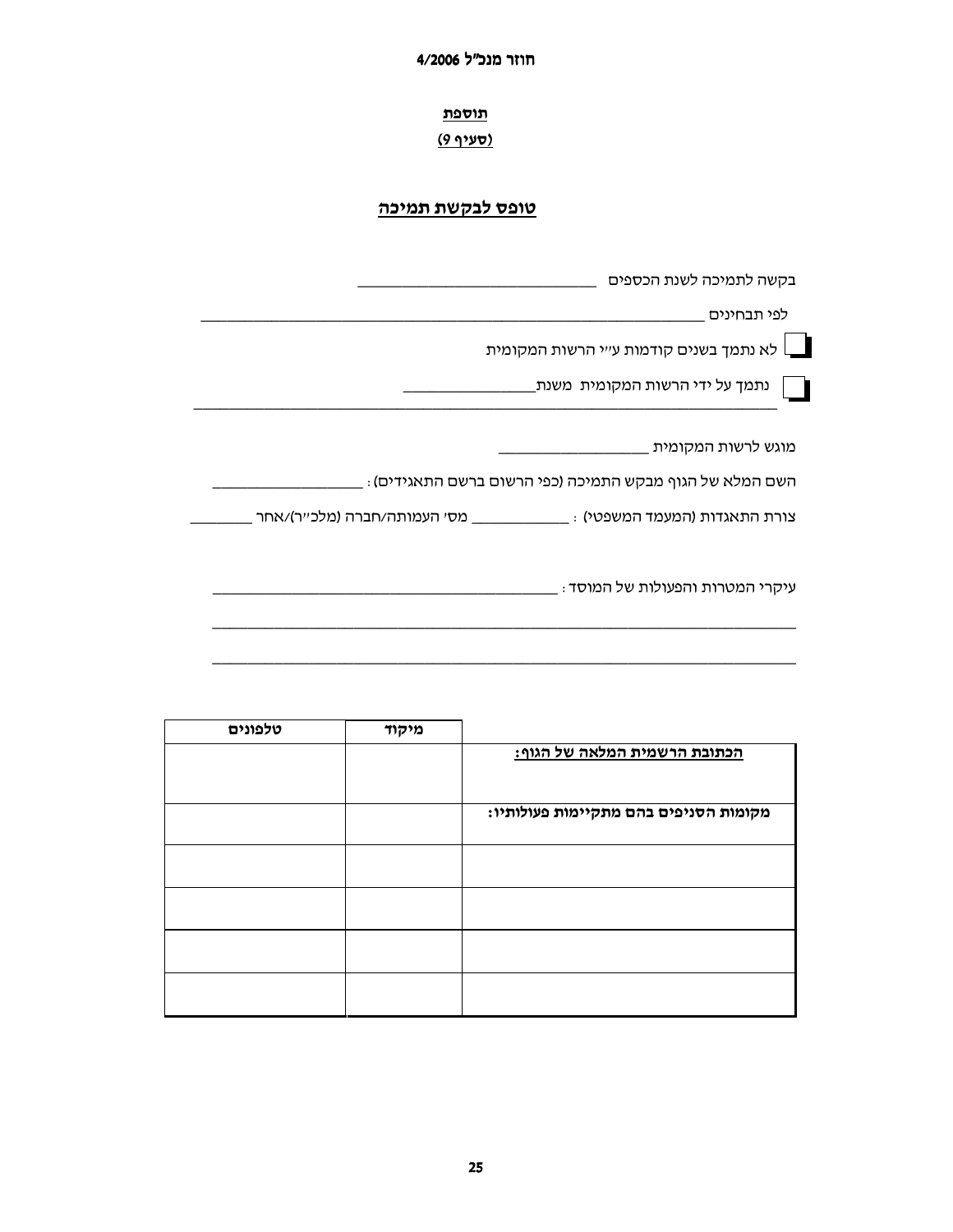## חוזר מנכ״ל 4/2006

| טלפון | מיקוד | כתובת פרטית<br>מלאה | תעודת זיהוי | (*)<br>מורשי<br>חתימה | שמות בעלי תפקידים |
|-------|-------|---------------------|-------------|-----------------------|-------------------|
|       |       |                     |             |                       | : יו״ר            |
|       |       |                     |             |                       | מזכיר:            |
|       |       |                     |             |                       | גזבר:             |
|       |       |                     |             |                       | מנהייח :          |
|       |       |                     |             |                       | : רוייח           |
|       |       |                     |             |                       | מבקר פנימי :      |

. דאם בעל תפקיד זה מורשה חתימה (\*) האם כ

## שמות חברי הועד המנהל (ההנהלה)

| עובד (*)<br>במשרד<br>ממשלת<br>, | עובד (*)<br>ברשות<br>המקומית | תפקידו | עובד (*) בעמותה | תעודת זיהוי | שם החבר    |
|---------------------------------|------------------------------|--------|-----------------|-------------|------------|
|                                 |                              |        |                 |             | $\cdot$ 1  |
|                                 |                              |        |                 |             | .2         |
|                                 |                              |        |                 |             | .3         |
|                                 |                              |        |                 |             | .4         |
|                                 |                              |        |                 |             | .5         |
|                                 |                              |        |                 |             | .6         |
|                                 |                              |        |                 |             | $.7\,$     |
|                                 |                              |        |                 |             | ${\bf .8}$ |
|                                 |                              |        |                 |             | $\cdot$ 9  |
|                                 |                              |        |                 |             | $.10$      |
|                                 |                              |        |                 |             | .11        |

י) סמנו X באם החבר עובד בעמותה, אם כן מהו תפקידו. כמו כן האם מועסק בשירות הרשות המקומית והיכן.

### פרוט חשבונות הבנק אליהם תועבר התמיכה. יש לצרף מהבנק אישור על ניהול החשבון.

| מורשי<br>החתימה *** | מס׳ החשבון | מס׳ הסניף | הסניף | שם הבנק |
|---------------------|------------|-----------|-------|---------|
|                     |            |           |       |         |
|                     |            |           |       |         |

<mark>הערה:</mark> גוף שנתמך בשנים קודמות ע״י הרשות המקומית ושינה את חשבון הבנק, יש לצרף אישור הגוף המוסמך על השינוי, אישור על פתיחת חשבון בנק ואישור מהבנק הקודם.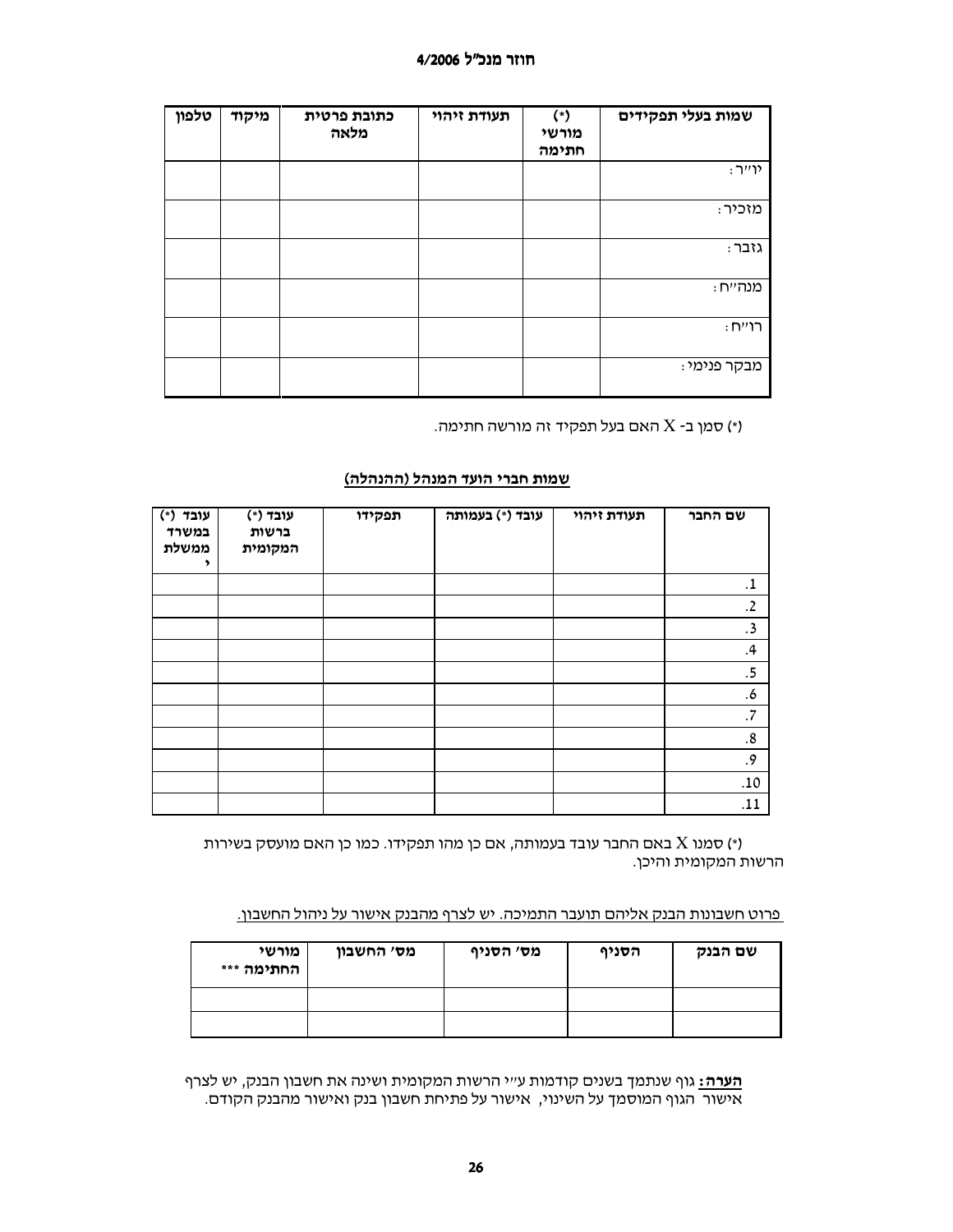פעולות או פרוייקטים עבורם מתבקשת התמיכה

| סה״כ תקציב השנה         | פעולות או פרוייקטים עבורם מתבקשת התמיכה (2) |
|-------------------------|---------------------------------------------|
| (ראה פרוט בטבלה שבהמשך) |                                             |
| תמיכה ממקורות ציבוריים: |                                             |
| 凹                       |                                             |
| ּתמיכה ממשרדי ממשלה     |                                             |
| 凹                       |                                             |
| מקורות עצמאיים :        |                                             |
| 凹                       |                                             |
| ּהלוואות                |                                             |
| 凹                       |                                             |
| התמיכה המבוקשת          |                                             |
| 凹                       |                                             |
| סד הכל                  |                                             |
| 凹                       |                                             |

(2) יש לצרף הצעת תקציב מפורטת.

"\*\*\* ציין "לחוד" או "ביחד".

פרוט תרומות ותמיכות ממשרדי ממשלה אחרים ומוסדות ציבור בנפרד, הצפויות לשנה הנייל:

|        | הסכומים בשלבים<br>$*(n''$ ש) | נושא התמיכה | שם המשרד /<br>המוסד התומך |
|--------|------------------------------|-------------|---------------------------|
| בטיפול | מובטח                        |             |                           |
|        |                              |             |                           |
|        |                              |             |                           |
|        |                              |             |                           |
| סהייכ  | סהייכ                        |             |                           |

\* נא צרפו מסמכים בהתאם.

\*\* אם נתמך עייי משרד ממשלתי לצרף הקריטריונים על פיהם מתקבלת התמיכה.